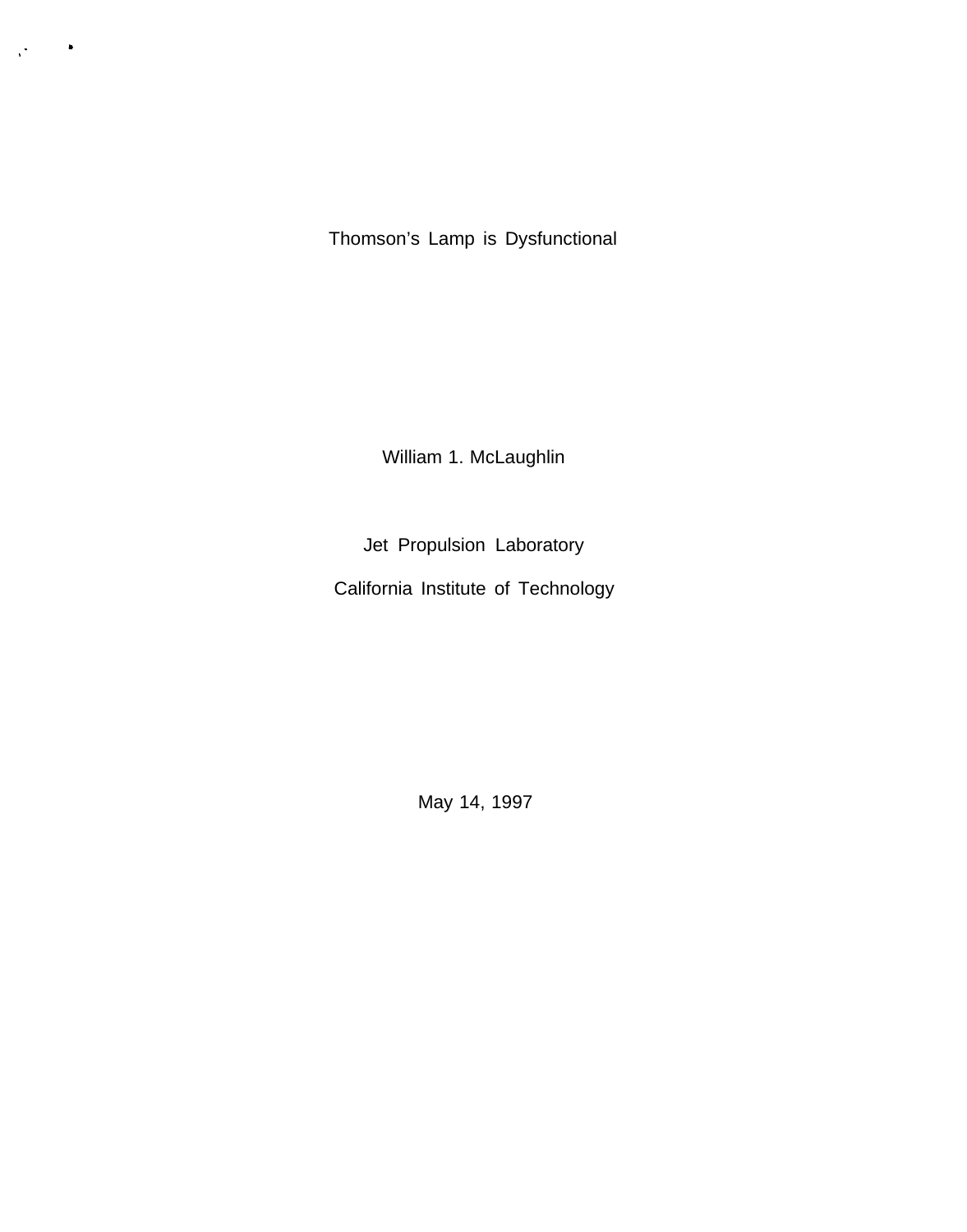### ABSTRACT

James Thomson envisaged a lamp which would be turned on for 1 minute, off for 1/2 minute, on for 1/4 minute, etc. ad infinitum. He asked whether the lamp would be on or off at the end of 2 minutes. Use of "internal set theory" (a version of nonstandard analysis), developed by Edward Nelson, shows Thomson's lamp is chimerical; its copy within set theory yields a contradiction. The demonstration extends to placing restrictions on other "infinite tasks": Zeno's paradoxes of motion; Kant's First Antinomy; and Malament-Hogarth spacetimes in General Relativity. Critique of infinite tasks yields an analysis of motion and space & time; at some scale, motion would appear staccato and the latter pair would appear granular. The critique also shows necessary existence of some degree of "physical law". The suitability of internal set theory for analyzing phenomena is examined, using a paper by Alper & Bridger (1 997) to frame the discussion.

Dr. William 1. McLaughlin 301-170s Jet Propulsion Laboratory 4800 Oak Grove Drive Pasadena CA 91109

 $\lambda$  ,  $\lambda$ 

,.

2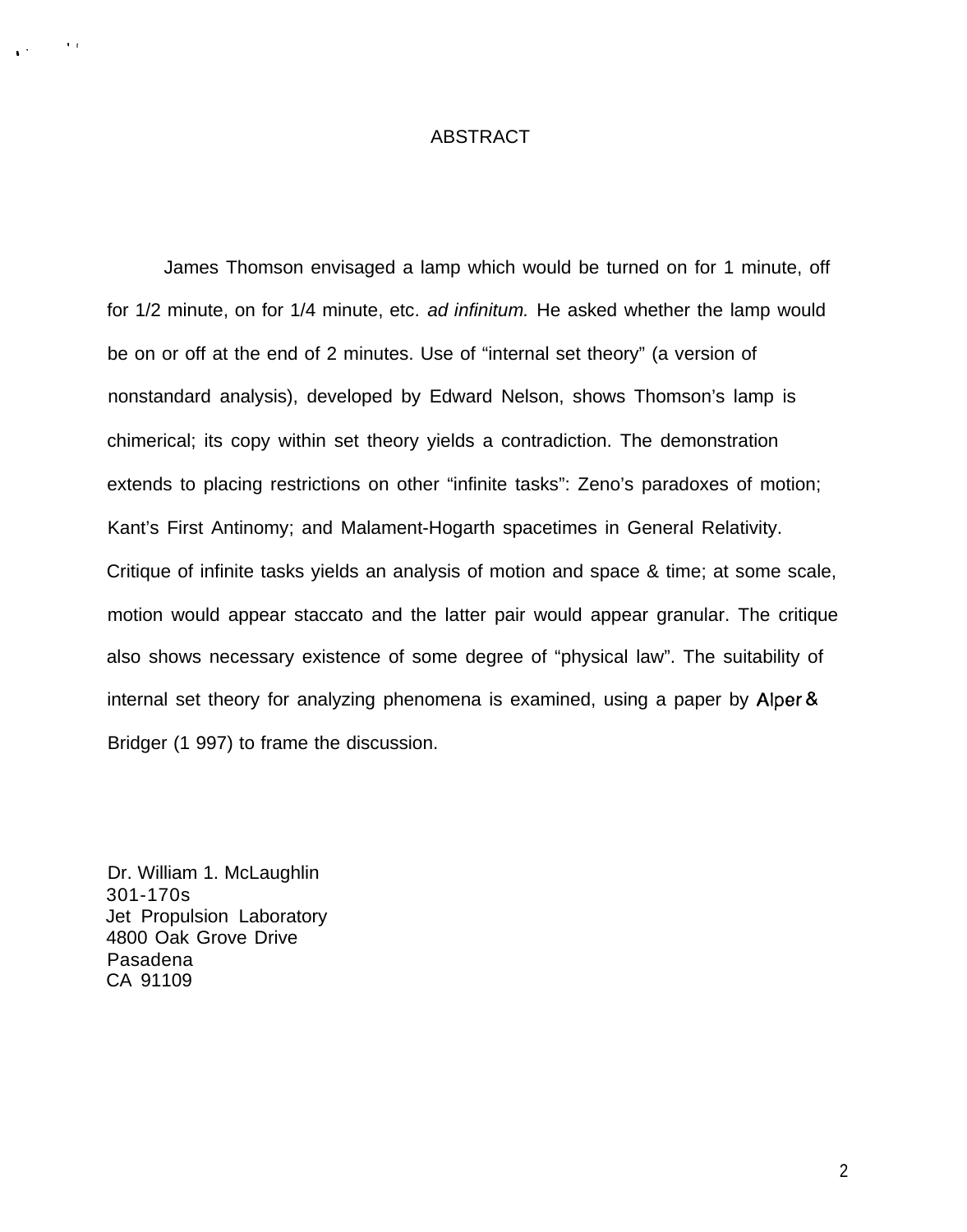#### 1. THOMSON'S LAMP

 $\ddot{\phantom{a}}$ 

Zeno of Elea (c.490-30 B. C.) formulated about 40 epicheirêmata (attacks) for the purpose of disparaging motion and plurality and in support of the monistic worldview of Parmenides of Elea (born c.515 B.C.). Zeno's writings have not survived, but Aristotle (384-22 B. C.) has preserved significant fragments of the younger Eleatic's thought and, in the course of his commentary, states what it would mean for one to claim to undertake an "infinite task".

Zeno's paradox of motion known as "The Dichotomy" argues that before a moving object could reach a goal it would first have to traverse half the remaining distance, then half again, etc. ad infinitum. In his Physics (translation of Waterfield, 1996, "263'4") Aristotle comments: "We should make the same response to anyone who uses Zeno's argument to ask whether it is always necessary to traverse half the distance first, and points out that there are infinitely many half-distances and that it is impossible to traverse infinitely many distances; or then there are others who put the same argument another way and maintain that, as one moves over a half-distance, one has to count it before completing it, and has to do so for each half as it happens, and so traversing the whole distance turns out to involve having counted an infinite number which is admittedly impossible." For Aristotle, then, the infinite task is based on the process of counting.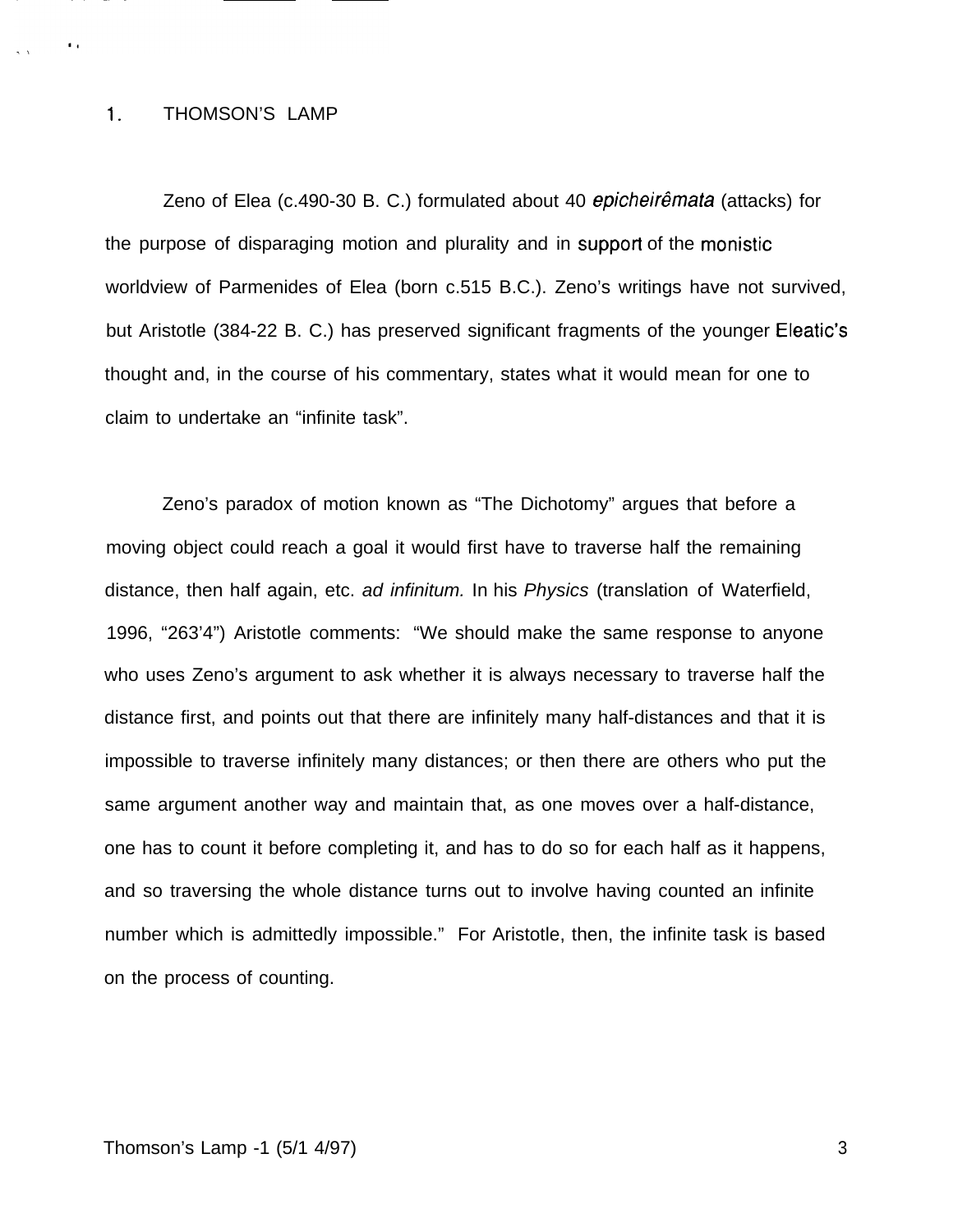But Aristotle does not concur with Zeno that motion is impossible; rather, the infinite task posed by The Dichotomy is an artificial construct, a purely mathematical objection which can be ignored. "So the reply we have to make to the question whether it is possible to traverse infinitely many parts (whether these are parts of time or of distance) is that there is a sense in which it is possible and a sense in which it is not. If they exist actually, it is impossible, but if they exist potentially, it is possible. I mean, anyone in continuous motion has coincidentally traversed infinitely many distances, but he has not done so in an unqualified sense; it is a coincidental property of a line that it contains infinitely many halves, but it is not essential to what it is to be a line." ("263'3") For him, although the real line is potentially divisible any number of times, actual division is not a necessary concomitant with motion: there is no "task" involved, only analysis. Aristotle holds that The Dichotomy does not mandate the completion of an infinite task.

Leo Groarke (1 982) also does not believe an infinite task can be completed. However, he differs from Aristotle through the belief that The Dichotomy does mandate such completion. He states "The Principle of Sequential Acts (PSA)": "The performance of a sequence of acts does not complete a particular task unless it is completed by the performance of one of the acts in the sequence. " Groarke concludes: "In the present context, we need not consider PSA in detail. It is not difficult to make a case for it, and it straightforwardly follows that no infinite sequence of acts can be completed. . . . Until philosophers have a better answer to The Dichotomy paradox, it is premature to contemplate the completion of any such sequence."

### Thomson's Lamp -1 (5/1 4/97)

 $\bullet$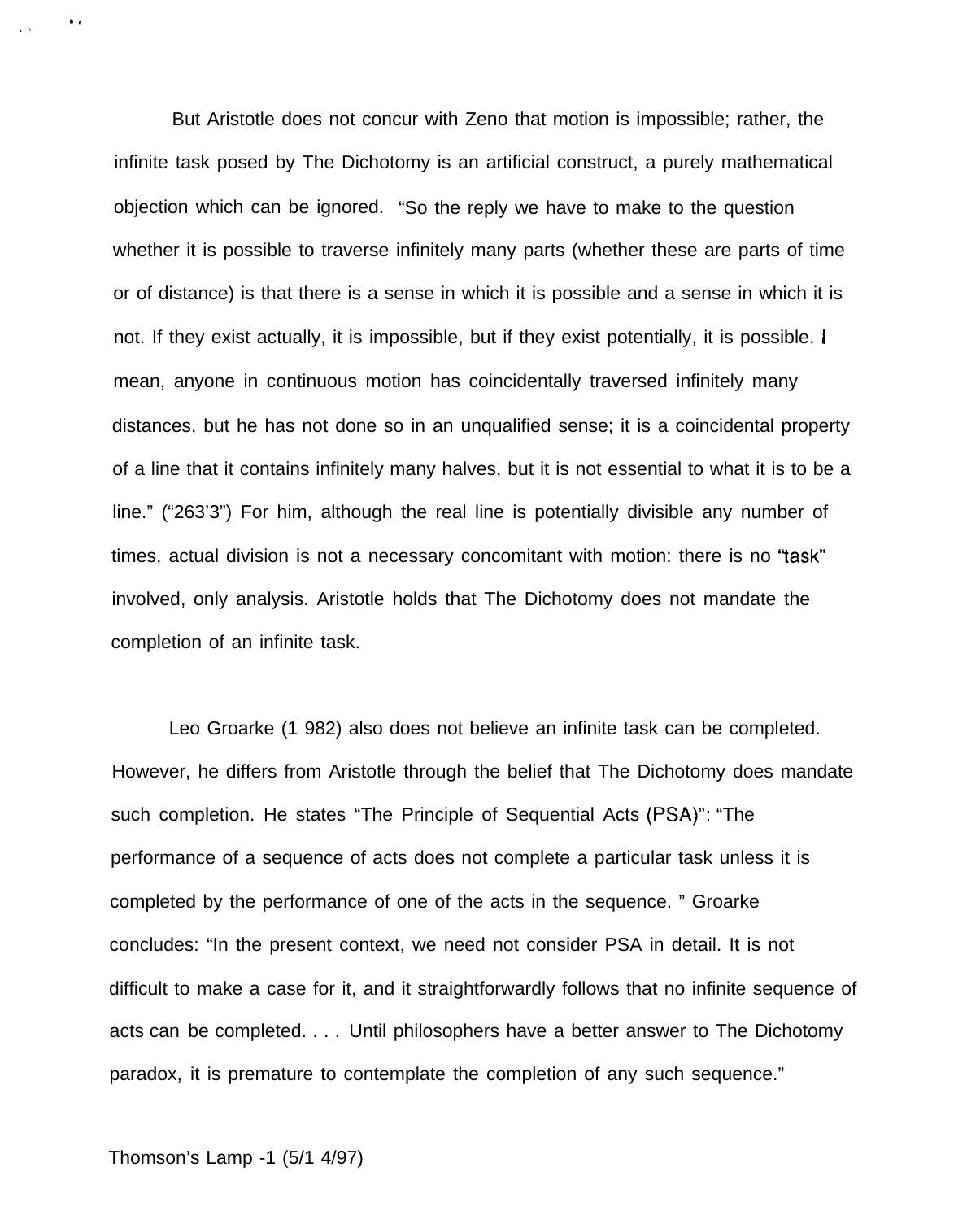Richard Sorabji (1983) is sanguine about the accomplishment of an infinite task. "The solution I would favor simply denies Aristotle's claim that it is impossible to traverse an infinity. In denying this, I must also depart from Aristotle's conception of infinity as something which is always incomplete, and which is to be understood in terms of the possibility of adding to a *finite* collection of divisions. Speaking in an idealized way, we can view ourselves as traversing a *complete* infinity of subdistances every time we move." Sorabji not only contradicts Aristotle, he rejects Groarke's "Principle of Sequential Acts" while distinguishing between the members of a sequence and the sequence as a whole. When one considers the whole sequence, there is, for Sorabji, no paradox.

James Thomson (1 954-55) has conceived a way of expressing an infinite task so, unlike Zeno's Dichotomy, it would almost certainly be acknowledged as compulsory. Thomson's lamp is turned alternately on and off for lengths of time which converge geometrically, e.g., 1 minute on, 1/2 minute off, 1/4 minute on, etc. ad infinitum. At a time equal to the limit of the geometric series (2 minutes for the example), is the lamp on or off? Paul Benacerraf (1962) has characterized Thomson and a few others who have devised such puzzles as "the modern Eleatics". In the present paper, "Eleaticism" will be used to denote the contributions of both ancient and modern Eleatics.

Thomson's Lamp -1 (5/1 4/97) 5

 $\mathbf{C}_1$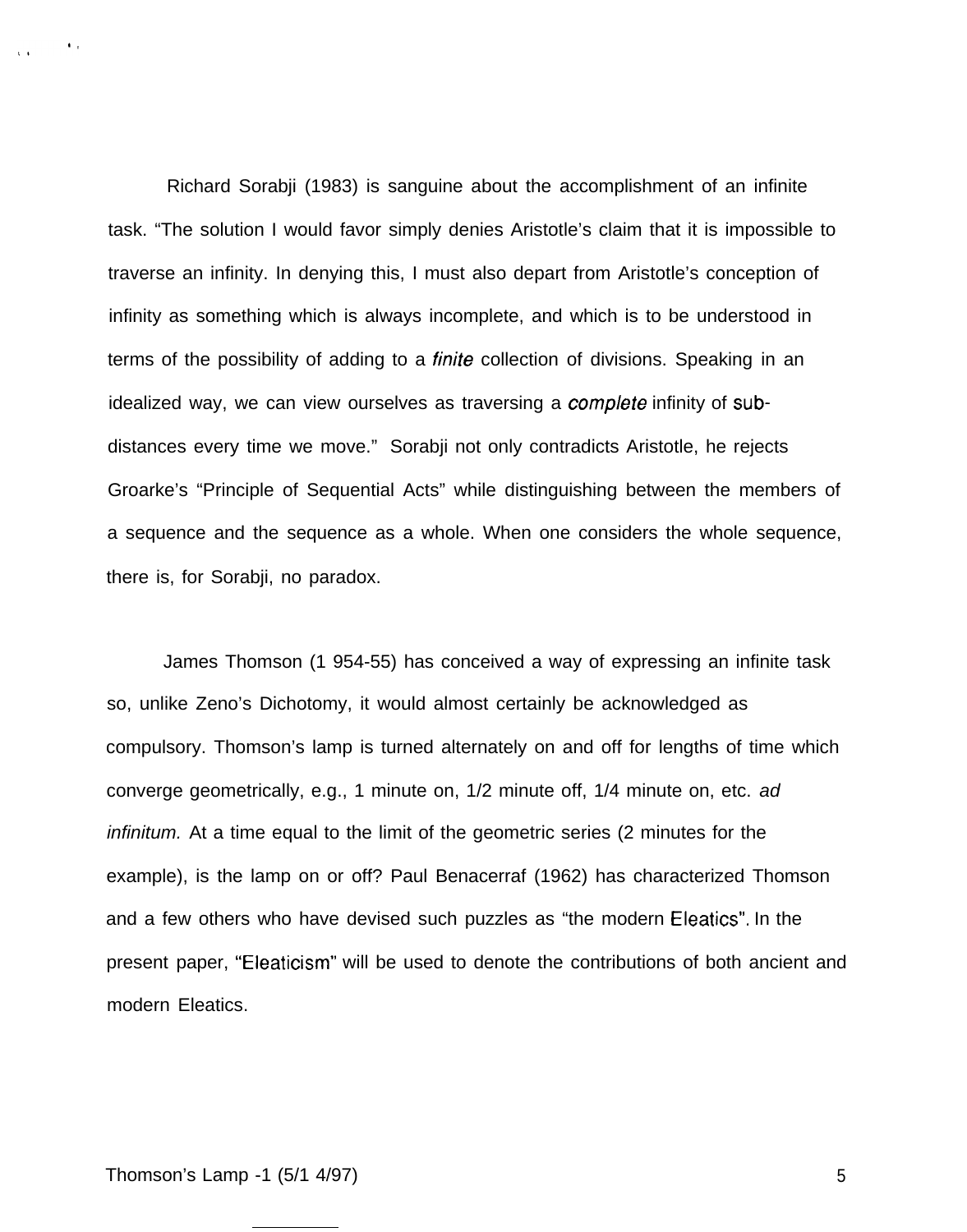Thomson's infinite task appears to be mandatory, but there is motive to find grounds to reject the concept because either Iuminal outcome is paradoxical. We shall not follow the route of investigating questions of engineering feasibility for constructing the lamp; such endeavors are notoriously short-sighted. (We will, in the final section, touch on quantum-theoretic constraints on observations and measurements of phenomena. ) Instead, we will show there is a logical problem with Thomson's formulation, a problem which can be uncovered through mirroring the operation of the device within set theory and demonstrating a resultant contradiction.

Demonstration that Thomson's lamp is dysfunctional is the lead topic for the present work, but several other problems lying within Eleaticism are also addressed. The reason for this comprehensive approach has its root in the multiplicity of proposed explanations attached, historically, to each problem within the domain of Eleaticism. This variegated nature of the class of explanations is itself a problem but one with an obvious methodological response: add the criterion of degree-of -comprehensiveness in judging any proposed explanation. An explanation will be "comprehensive" insofar as it is applicable to a wide range of problems within Eleaticism, and it possesses the potential for extension to matters beyond that domain.

The principle underlying the present approach, the "critical mensuration thesis", is: every phenomenon can be completely described through the use of real numbers, but not all real numbers can be used for describing phenomena. The first clause, the "mensuration thesis", in the statement of the greater thesis, rests upon the success of

 $\mathbf{r}$  .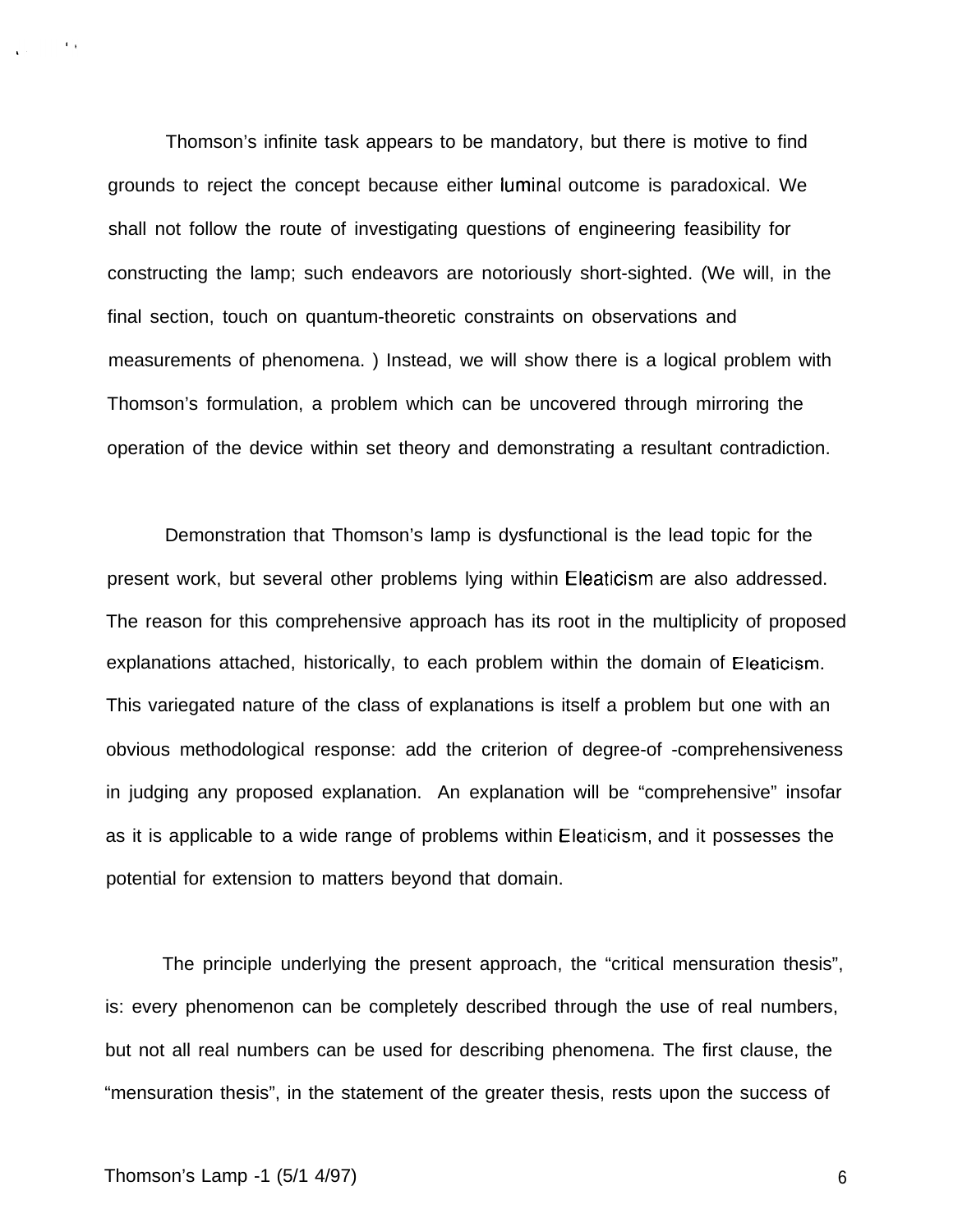experimental science. The second clause must be argued, and this is carried out through the medium of internal set theory, to be introduced in the next section. ("Critical" is used in the name of the greater thesis because, as will be seen, the "critical mode" of internal set theory, as opposed to the "theoretical mode", is used. )

The approach in the present work is comprehensive through addressing a half dozen or so problems of varied textures within Eleaticism, and its extension demonstrates the staccato nature of motion, the granularity of space & time (at some scale), and the necessary existence of some degree of "physical law".

# 2. INTERNAL SET THEORY

Since the time of Aristotle, logic has constituted an important branch of philosophical investigation. It is treated both as an *organon* and as a part of philosophy proper. In the late nineteenth century, Georg Cantor's (1845-1918) creation of set theory produced a second symbolically-based adjunct to philosophy. (Modern logic, at least, can be fairly described as "symbolically based".) Some, such as the logician Kurt Gödel (1906-78), have hypostatized sets, producing a latter day Theory of Forms (appropriately, this view of set theory is called "Platonism"). Such ontological claims place set theory within the domain of philosophy (as well as its more robust roles within mathematics and the philosophy of mathematics). Here, however, set theory will function solely as an *organon* with which to apply a critique, in the next section, of Thomson's lamp and of other infinite tasks.

### Thomson's Lamp -1 (5/14/97)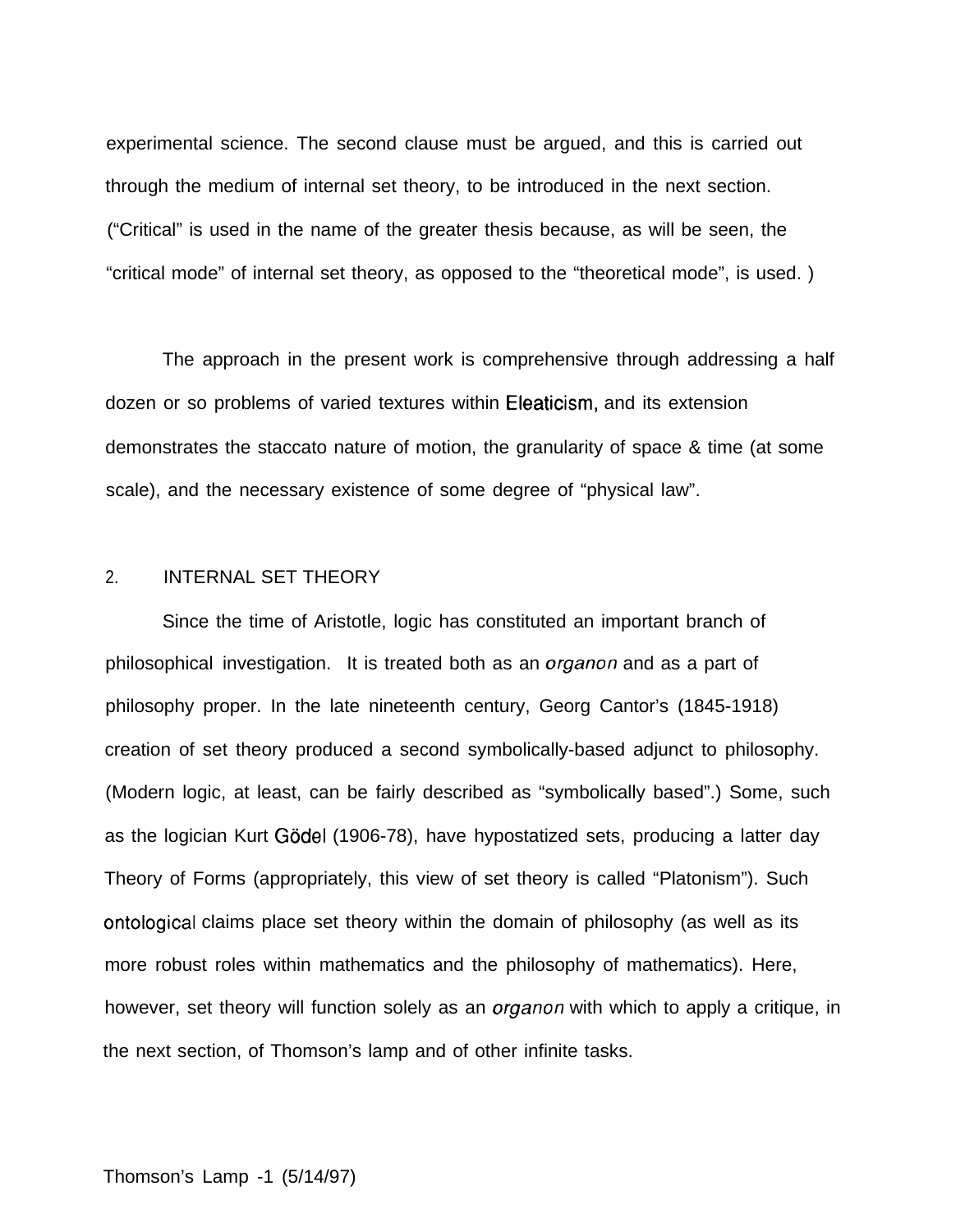Zermelo-Fraenkel set theory is the most common formulation now in use by mathematicians. The theory can be based upon nine axioms, which specify how "set" is to be used, e.g., see Cohen, 1966. (Strictly speaking, there are an infinite number of axioms because one is a "schema", whose parameterization entails an infinite number of axioms. ) "Zermelo-Fraenkel set theory" will be denoted by "ZFC"; "C" denotes one of the axioms, the "axiom of choice". A perfectly good version, "ZF", of set theory can be had by omitting "C". The "axiom of extensionality" of ZFC is required subsequently:

(1)  $(\forall x)$   $(\forall y)$   $(\forall z$   $(z \in x \leftrightarrow z \in y)$  ---) $x = y)$ .

This axiom says that a set is determined by its members.

Edward Nelson (1977) adjoins three axioms to ZFC, creating "internal set theory" (1ST). It can be shown that 1ST is a consistent and conservative extension of ZFC: "consistent" because if ZFC is consistent (i.e., one cannot prove both A and  $\neg A$ ), then so is the augmented system; "conservative" because, informally speaking, no new theorems within ZFC are made possible by the new axioms. (In language to be explained below, "every internal statement which can be proved in 1ST can be proved in ZFC".) Internal set theory lies within the tradition of "nonstandard analysis" introduced by Abraham Robinson (1974).

Nelson's formulation begins with introduction of a new predicate, "standard", a unary relation which applies to sets (all objects, except logical constants, within 1ST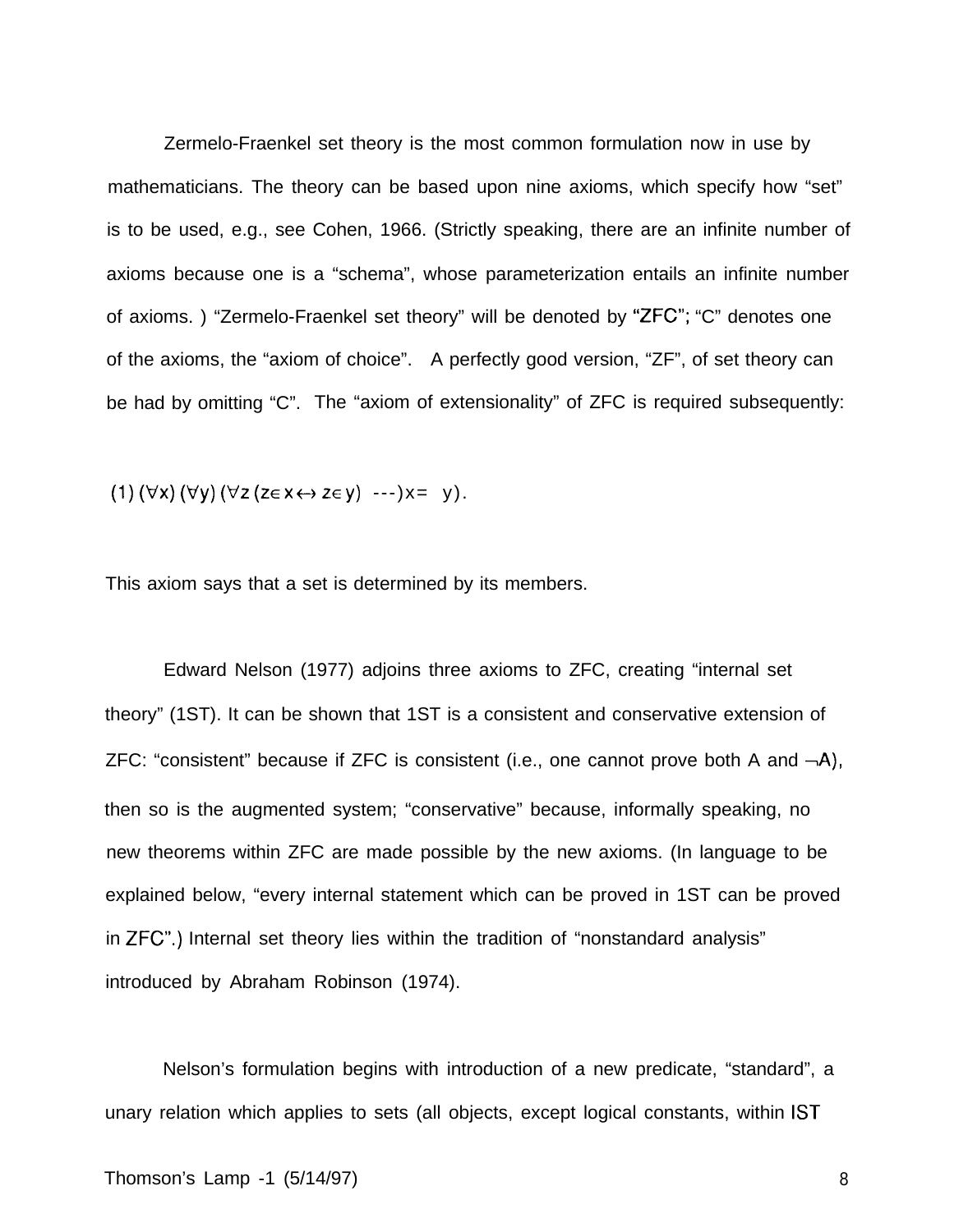are sets, i.e., there are no logical atoms). Objects which are not standard are "nonstandard". A formula within 1ST is called "internal" if it does not utilize the predicate "standard" (all formulas of ZFC are internal). Formulas which are not internal are called "external", and the simplest external formula is "x is standard".

It is crucial to recognize that the predicate "standard" is not analyzable into simpler parts in terms of other mathematical notions; it is not defined. Rather, it is characterized through three axioms (given below). The binary relation " $\epsilon$ " is also fundamental and not defined while the binary relation "<" can be defined (in terms of  $E^* \in \mathcal{L}$ ). The consequence of this fact is that external formulas cannot be used to define sets. The axiom of specification in ZFC does allow one to define sets with (internal) formulas. Let P be an internal formula, then,

(2) 
$$
y = \{ = x | P(z) \}
$$

yields a set y as a subset of x. But, the axioms of ZFC have, so to speak, no knowledge of the predicate "standard", and it cannot be expressed in terms which would allow it to be employed in (2). In other words, P cannot be used in (2) if P is an external formula. Nelson calls such attempts "illegal set formation".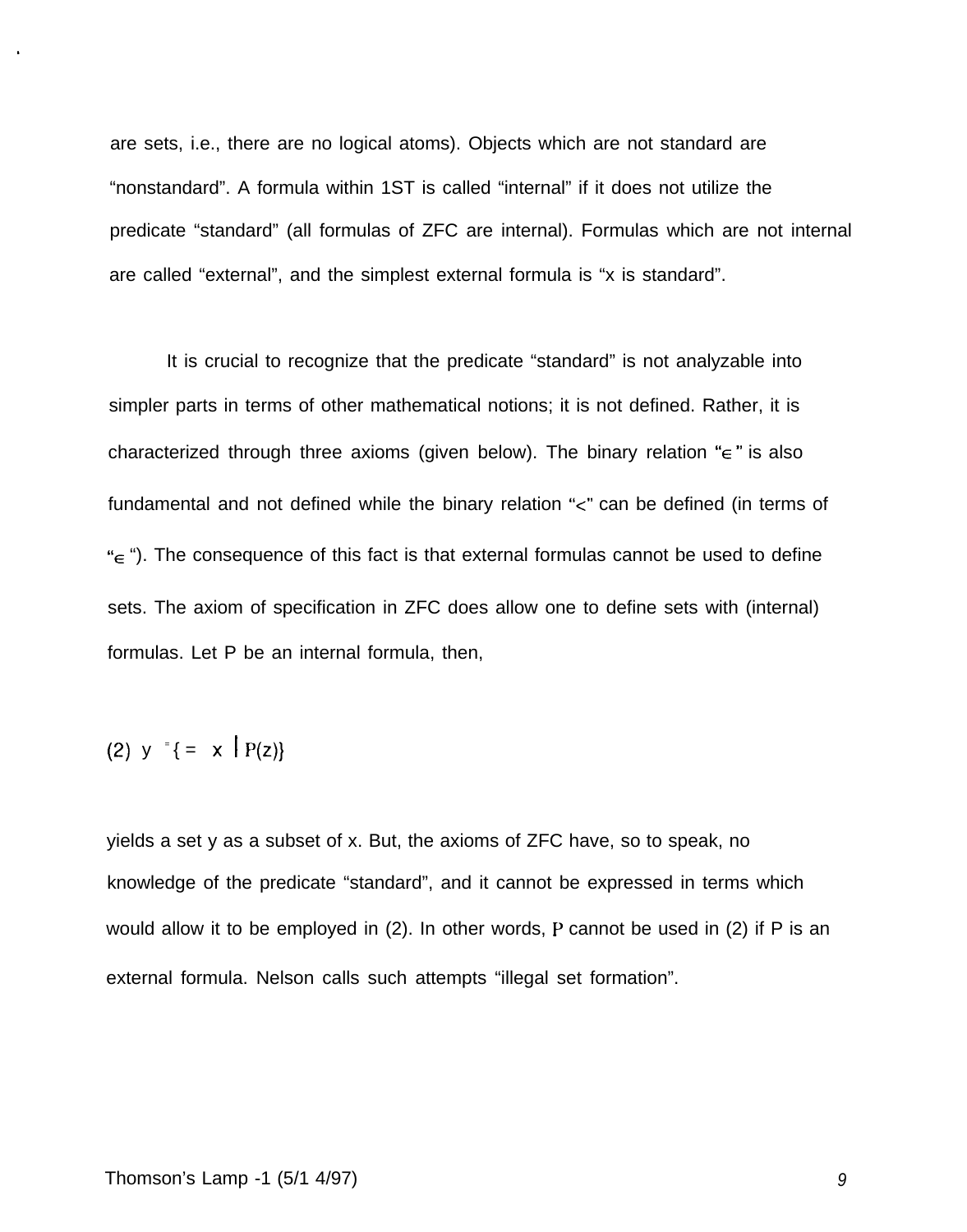The three axioms which are added to those of ZFC in order to establish 1ST are the "transfer principle", the "principle of idealization", and the "principle of standardization".

The first, transfer, is

 $\sim 0.4$ 

(3)  $(v'' \ x) P(x) + (\forall x) P(x)$ ,

where " $V^{\text{sim}}$  means '(for every standard x", and P is an internal formula. This principle allows us to transfer assertions of classical mathematics (ZFC) to 1ST. Of course, the reverse implication also holds (because " $\forall$  x" includes " $V^s$ " x"). Forming the contrapositive of (3) yields,

(4) 
$$
(3x)
$$
 P  $(x)+ (3s·x)$  P  $(x)$ .

If there is only one x such that  $P(x)$  holds, then (4) allows us to conclude that x must be a standard set. Nelson paraphrases this conclusion: "every specific object of conventional mathematics is a standard set". This characterization suggests that nonstandard objects are elusive; since they cannot be obtained through the devices of conventional mathematics, they are, in this sense, ineffable.

## Thomson's Lamp -1 (5/1 4/97) 10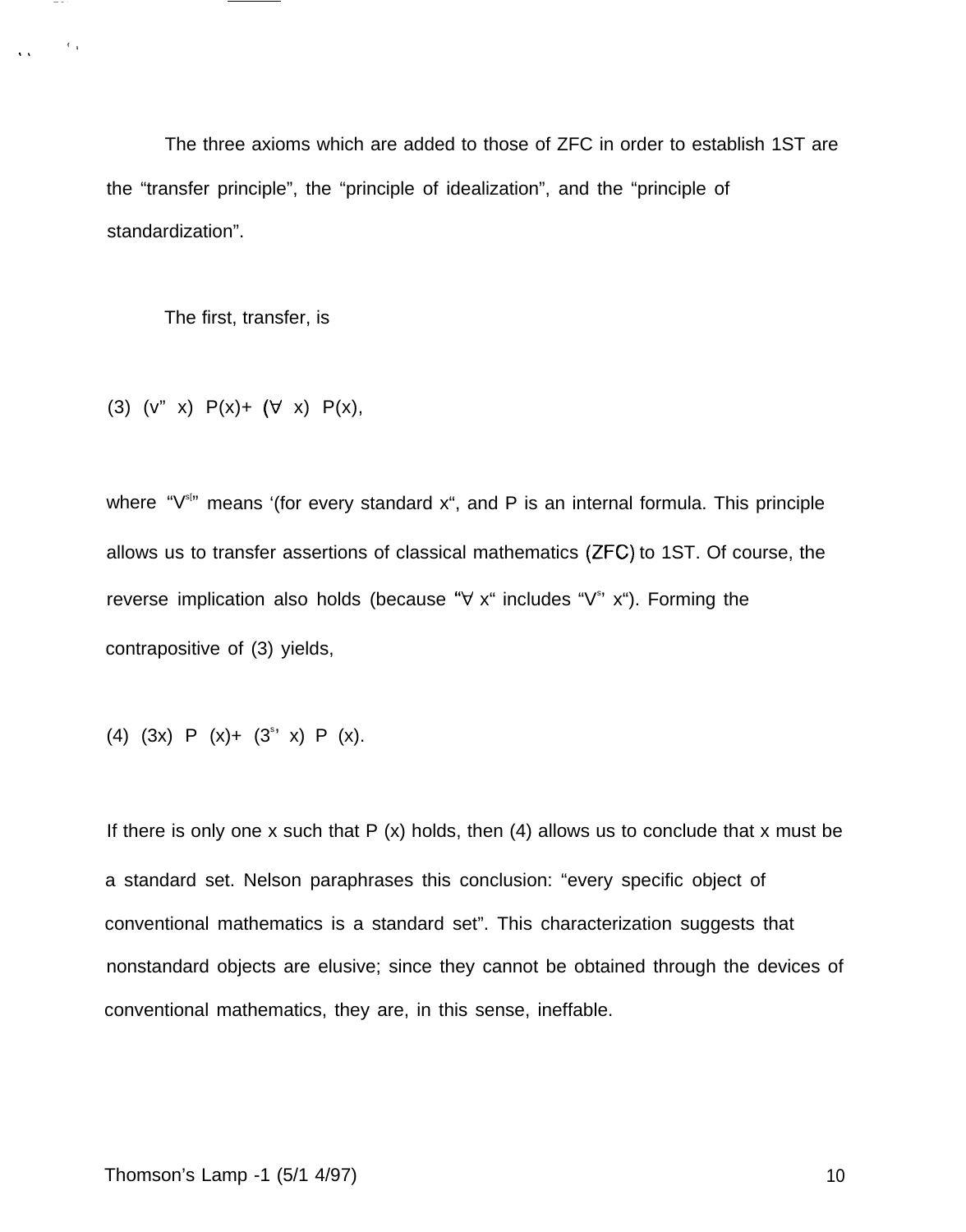So far, no nonstandard objects have been introduced. The principle of idealization provides a remedy for that lack.

(5) 
$$
(\forall^{\text{st fin}} z)(\exists x) (\forall y \in z) \land (x,y) \leftrightarrow (\exists x) (\forall^{\text{st}} y) \land (x,y)
$$
.

Here, R is an internal formula and "V<sup>st</sup>"n" reads "for every standard and finite". Letting R be the binary relation "less than" ("<"), then (5) can be used to show the existence of "infinitesimal" real numbers. For any standard and finite set z of positive real numbers, it is trivial to observe that there is a real number x that has the properties of being positive and less than all  $y \in z$ . Such x will, in general, vary with the choice of z; no matter, one can, by (5), assert the existence of an ("ideal") element which is greater than O but less then all standard, positive, real numbers. Such a nonstandard real number seems very small, from the way it was obtained, and is called an "infinitesimal". (The number O is also included, by a definition, among the infinitesimals. ) The inverse, also nonstandard, of a nonzero infinitesimal must be very large and is called an "unlimited" real number (but, being a real number it is, perforce, a finite object). It is important to note that no new objects have been added to the realnumber system; infinitesimals and unlimited real numbers are objects from ZFC that are seen in a new perspective.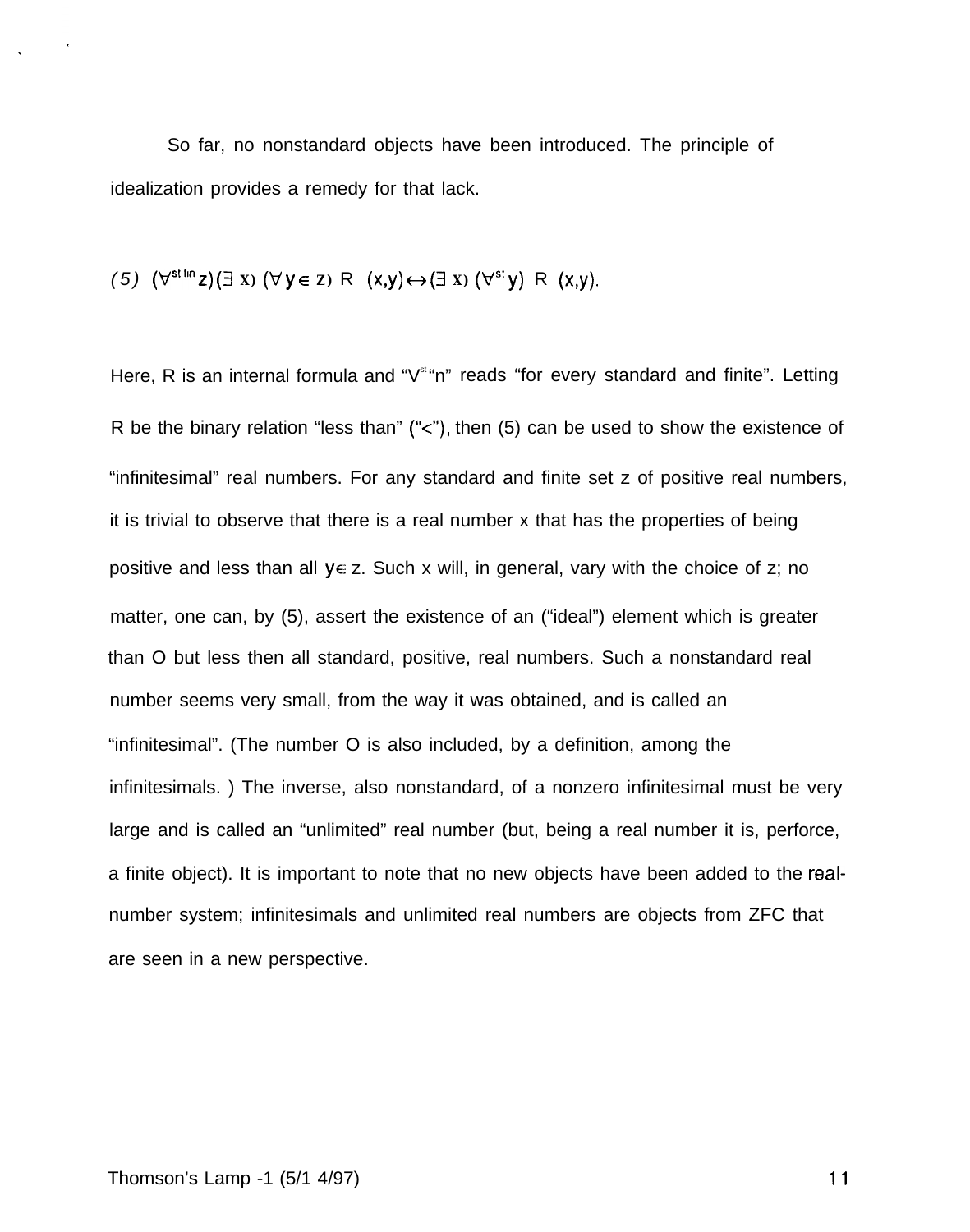The third axiom, standardization, allows one to satisfy, to a certain degree, the craving to form subsets using external formulas,

(6)  $(\forall^{st} A) (\exists^{st} B) (\forall^{st} x) (x \in B \leftrightarrow x \in A \land P (x))$ ,

where P is a formula which can be internal or external. The part " $x \in A \wedge P(x)$ " of (6) is a subset-forming technique: all x belonging to A that have the property P. Nelson supplies a caution to accompany standardization: "When a standard set is defined by the standardization principle, the criterion for set membership applies only to standard elements. "

With the axiomatic basis of 1ST in place, some basic theorems are listed. For their proofs, Nelson (1977) should be consulted. (This work is clearly written and furnishes the best introduction to 1ST, touching upon several areas of mathematics, with examples. )

- 1. Every element of a set is standard if and only if the set is standard and finite.
- 2. A corollary is that every infinite set contains a nonstandard element. Conjoined here are two objects, an infinite set and a nonstandard element, each of which is remote from experience; they are objects of theory, not of the world.

Thomson's Lamp -1 (5/1 4/97) 12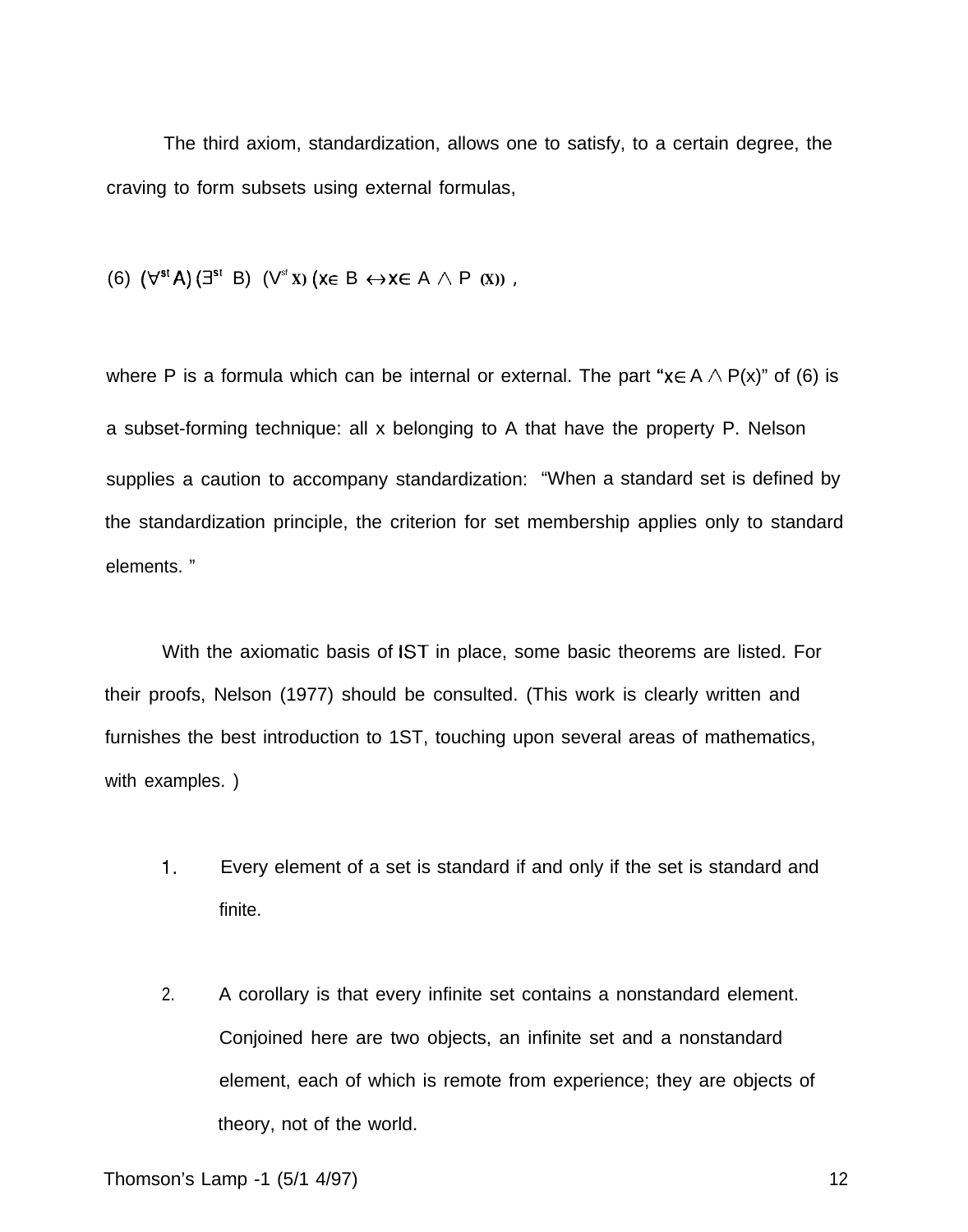3. There isafinite set Fwhichcontains all standard elements. This isa surprising theorem and can be proved with relative ease, using the principle of idealization. It cannot be concluded that the "set" of all standard objects is finite because it would be a case of illegal set formation to attempt to form this collection.

In addressing Thomson's lamp, and allied subjects, the objects under consideration will be real numbers. Within 1ST, nonstandard real numbers can be grouped into three classes, two of which, infinitesimals and unlimited real numbers, have already been encountered. The third, "mixed nonstandard real numbers", is composed of reals which consist of a standard real number plus or minus a (nonzero) infinitesimal. The real line can be pictured as a collection of standard real numbers, each of which is surrounded, "infinitely closely", by an enclave of mixed nonstandard reals (the number O is surrounded by infinitesimals), and both extremities of the line are populated exclusively by unlimited real numbers.

# 3. DYSFUNCTIONALITY OF THOMSON'S LAMP

Most of the work necessary for proving dysfunctionality is done; the result is encoded in 1ST, and it only remains to trace the outline.

### Thomson's Lamp -1 (5/1 4/97) 13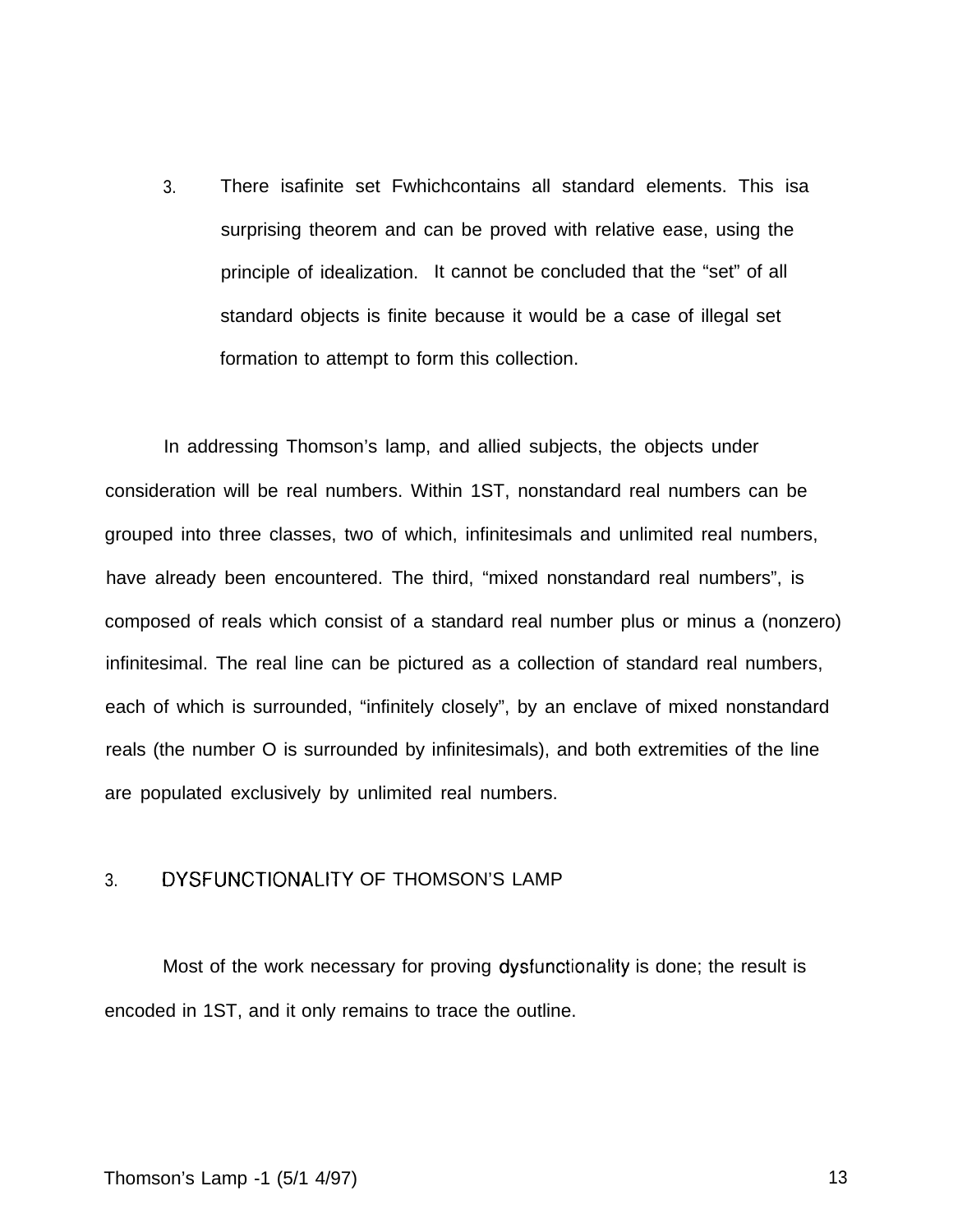Since we are eschewing engineering constraints, it is not difficult to suppose that a counting device has been added to the switching apparatus of the lamp. (This is consistent with Aristotle's conception, above, of the essence of an infinite task.) By "counting" we mean to indicate an activity as concrete as the contemplated pulses of light from the lamp: not, for example, an abstract process such as finite or transfinite mathematical induction. For specificity, assume that counting is instantiated through the "stroke method": one stroke is physically recorded each time the lamp changes state. Thus, after 1 and 7/8 minutes (on, off, on, off) the counter (a piece of paper, an abacus, an electronic device, etc. ) reads, in stroke-system notation,

 $(7)$  ||||.

 $\bullet$  ,

Of course, any other notation which provides a concrete link to the number 1 (one) would suffice, i.e.,

 $(8)$  4.

What we are trying to avoid is abstract or indefinite representations such as "n". The mensuration thesis for Thomson's lamp identifies the purported functioning of the lamp with the counting process described above.

In order to accomplish the infinite task seemingly mandated by the modified Thomson's lamp, it is certainly necessary to count to some unlimited (and

Thomson's Lamp -1 (5/14/97) 14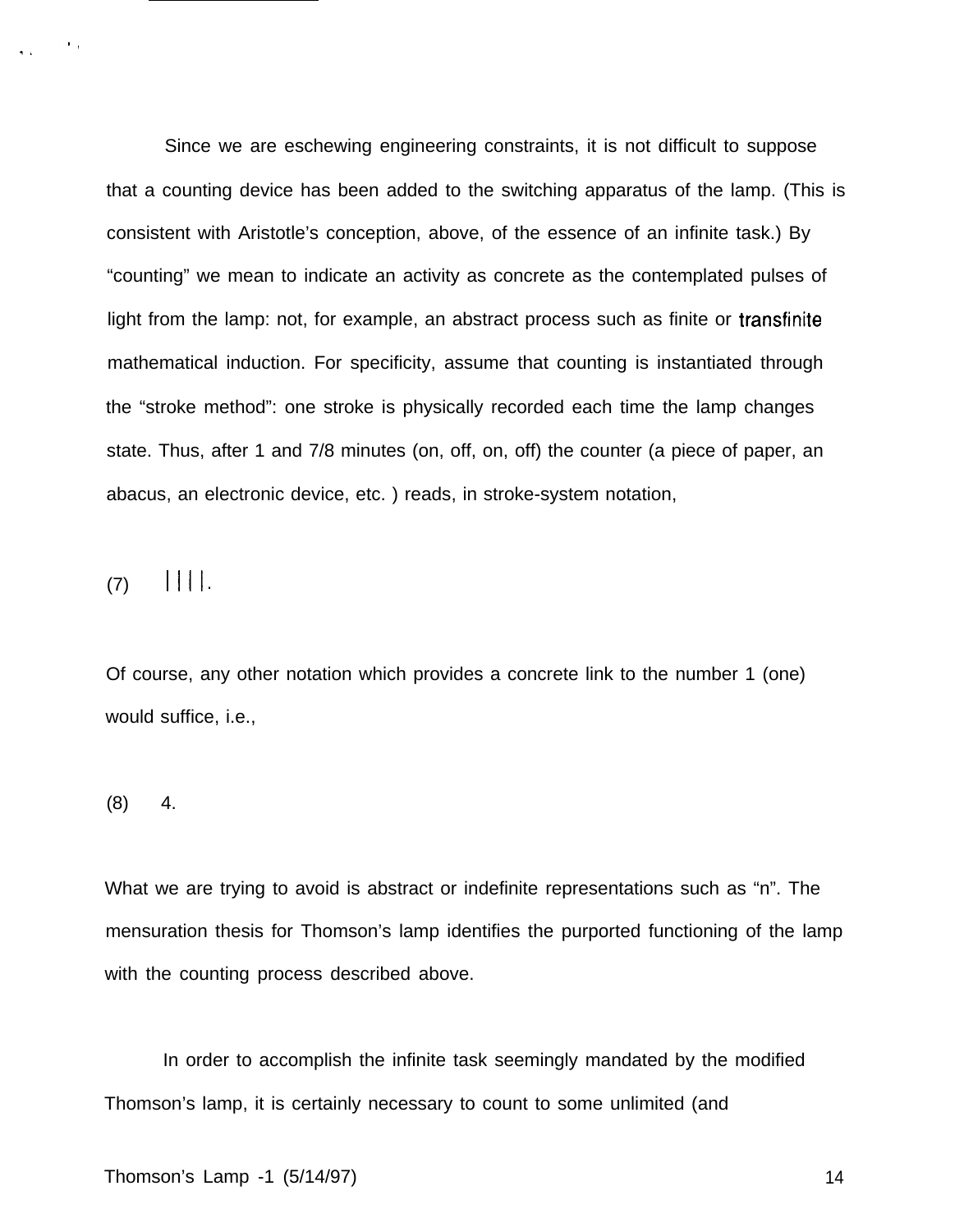nonstandard) natural number n. But if this has been done, then n has been represented as an object of "conventional mathematics". Hence, n must also be a standard natural number. The contradiction completes the reductio ad absurdum and shows that the lamp cannot even complete a certain finite task; a *fortiori*, the infinite task (counting all of the natural numbers) cannot be completed. Thomson's lamp is dysfunctional. The "critical" aspect of the critical mensuration thesis is exemplified for Thomson's lamp by the above reductio.

This resolution of the infinite task posed by Thomson's lamp accords with Aristotle's judgment, "[the task] involve[s] having counted an infinite number which is admittedly impossible".

Zeno's Dichotomy illustrates three facets of an infinite task: an ordinal facet, a labeling one, and a facet dependent upon indiscernibility. First, there is an ordinal infinite task which is similar to Thomson's lamp: running through the "Checkpoint sequence",  $S_n = 1 - 1/2$ ",  $n = 0, 1, 2, \ldots$  where for the mensuration thesis we adopt Aristotle's view that, if accepted, this task consists of counting. Aristotle was correct; it is better not to accept the task. Like Thomson's lamp, the task would be logically flawed with respect to its formulation, as Groarke has supposed. Sorabji would not accept the identification of the infinite task with counting but would move through difficulties aided by more sophisticated mathematical concepts. Since we have not resolved (except to the satisfaction of Parmenides and Zeno) The Dichotomy through this approach, it is necessary to go deeper into the structure of the paradox.

## Thomson's Lamp -1 (5/1 4/97) 15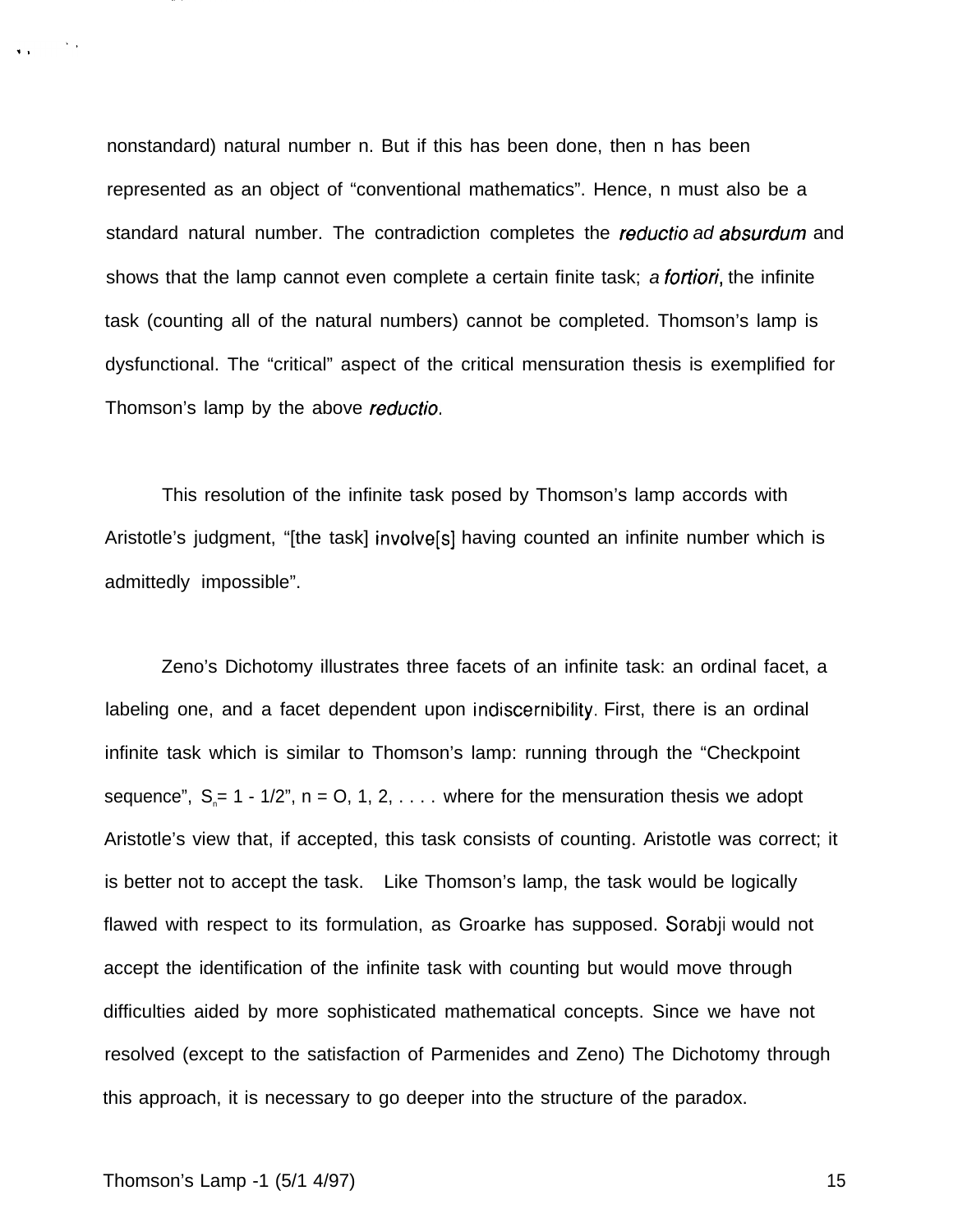The second facet comes from recognition that there is a problem with the use of any nonstandard real number (and not just an unlimited natural number n) and, in particular, S<sub>n</sub>, as a measurement label. (See below.) Assuming this to be the case, we could not possibly verify the fact of the object being located at a point labeled by nonstandard  $S_{\scriptscriptstyle n}$  (and since there is an infinite number of  $S_{\scriptscriptstyle n}$ , some must be nonstandard), and Zeno's argument would be moot. Physical paradox cannot be derived from nonverifiable behavior; one just rejects the theoretical scenario, here, the premise of The Dichotomy, which is supposedly causing the difficulty. This approach was used by McLaughlin & Miller (1992) to resolve The Dichotomy. The mensuration thesis identifies The Dichotomy with the elements of the Checkpoint sequence, and the critical use of 1ST reduces the phenomenal realm to benign proportions.

It is worth a brief excursion to note why one cannot resolve The Dichotomy within standard analysis by application of the theory of limits. In view of the prevalence of topological concepts of convergence during most of the twentieth century, it is somewhat surprising to see the frequency with which the theory of limits is proposed as a resolution of The Dichotomy. The Checkpoint sequence of Zeno will converge for some topologies (e.g., the Euclidean) and not for others (e.g., the right half-open interval: see Steen & Seebach, 1978, for definition). Hence, one must make an extramathematical argument as to why the Euclidean topology (the usual choice) should be selected. The course of any such argument is not obvious. Consider one domain of opinion, modern physics. Kip Thorne (1 994) imagines a microscope examining

## Thomson's Lamp -1 (5/1 4/97) 16

,)

\$,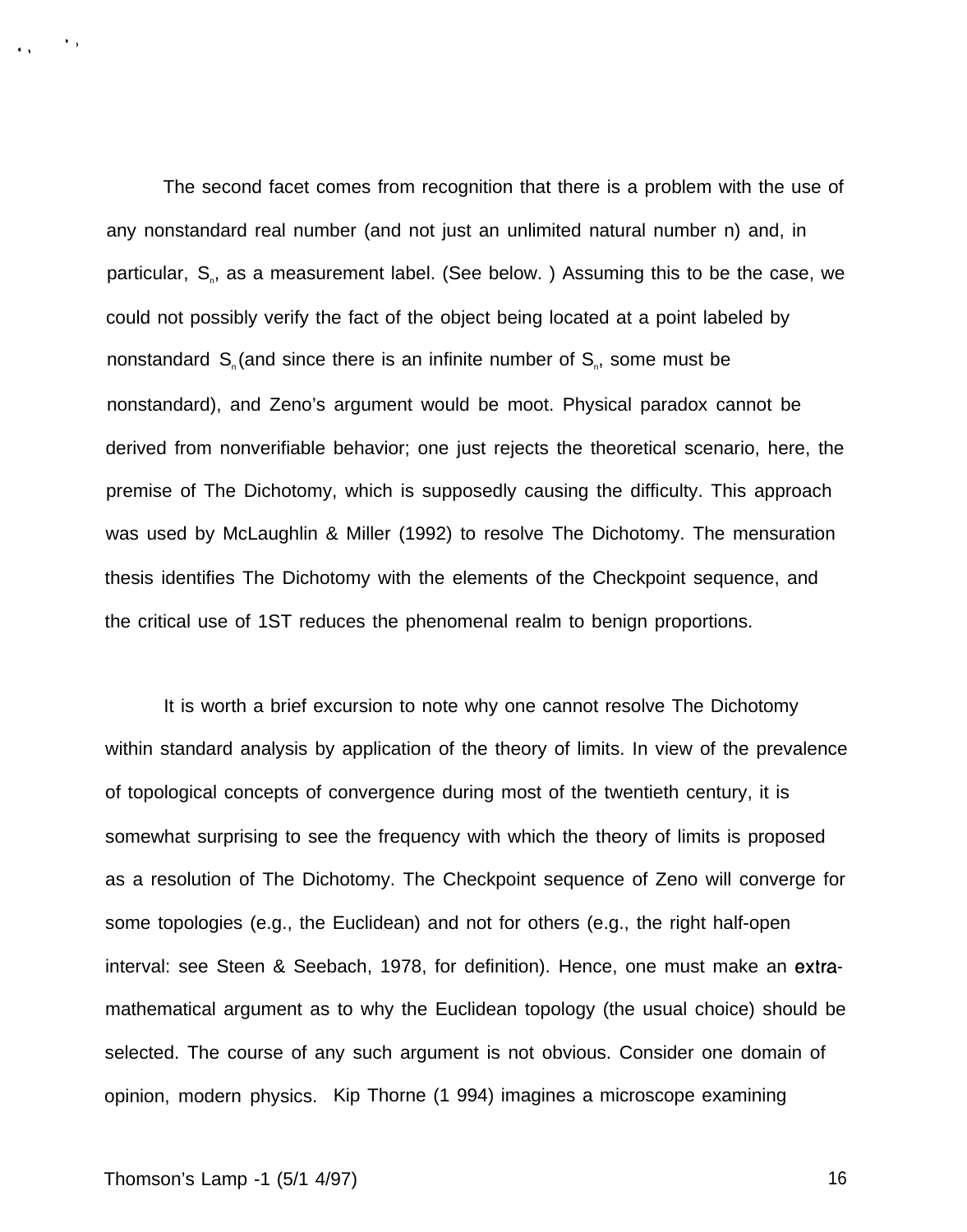"space" with progressively greater degrees of magnification. "At all the early, 'large' scales, space would look completely smooth, with a very definite (but tiny) amount of curvature. As the microscope zoom nears, then passes 10-32centimeter, however, one would see space begin to writhe, ever so slightly at first, and then more and more strongly until, when a region just  $10<sup>33</sup>$  centimeter in size fills the supermicroscope's entire eyepiece, space has become a froth of probabilistic quantum foam." The endurance of the Euclidean topology for mathematical analysis of The Dichotomy might be explained by tradition and mathematical conventions like the identification of the base-2 expression "0.1 111. . ." with "l".

Since the epistemological status of nonstandard real numbers is at the center of the argument of the present work, the subject will be investigated now. It not only ties off The Dichotomy but also allows a new perspective on Thomson's lamp. The argument which established the dysfunctionality of Thomson's lamp has already shown that one cannot know unlimited natural numbers, in the sense of relating them concretely to 1 ("counting from 1 "). They are not "accessible".

Consider the three types of nonstandard real numbers: unlimited, infinitesimal, and mixed. If one claimed to be in possession of significant specific details of a certain unlimited real number, call it "r", then this knowledge would be expected to include the ability to count to [r] (where [x] denotes the largest integer less than x, i.e., the "integral part" of x). But this cannot be done, as previously demonstrated. Hence, r is not accessible. Infinitesimals are the inverses of unlimited real numbers, so they, too, are

## Thomson's Lamp -1 (5/1 4/97) 17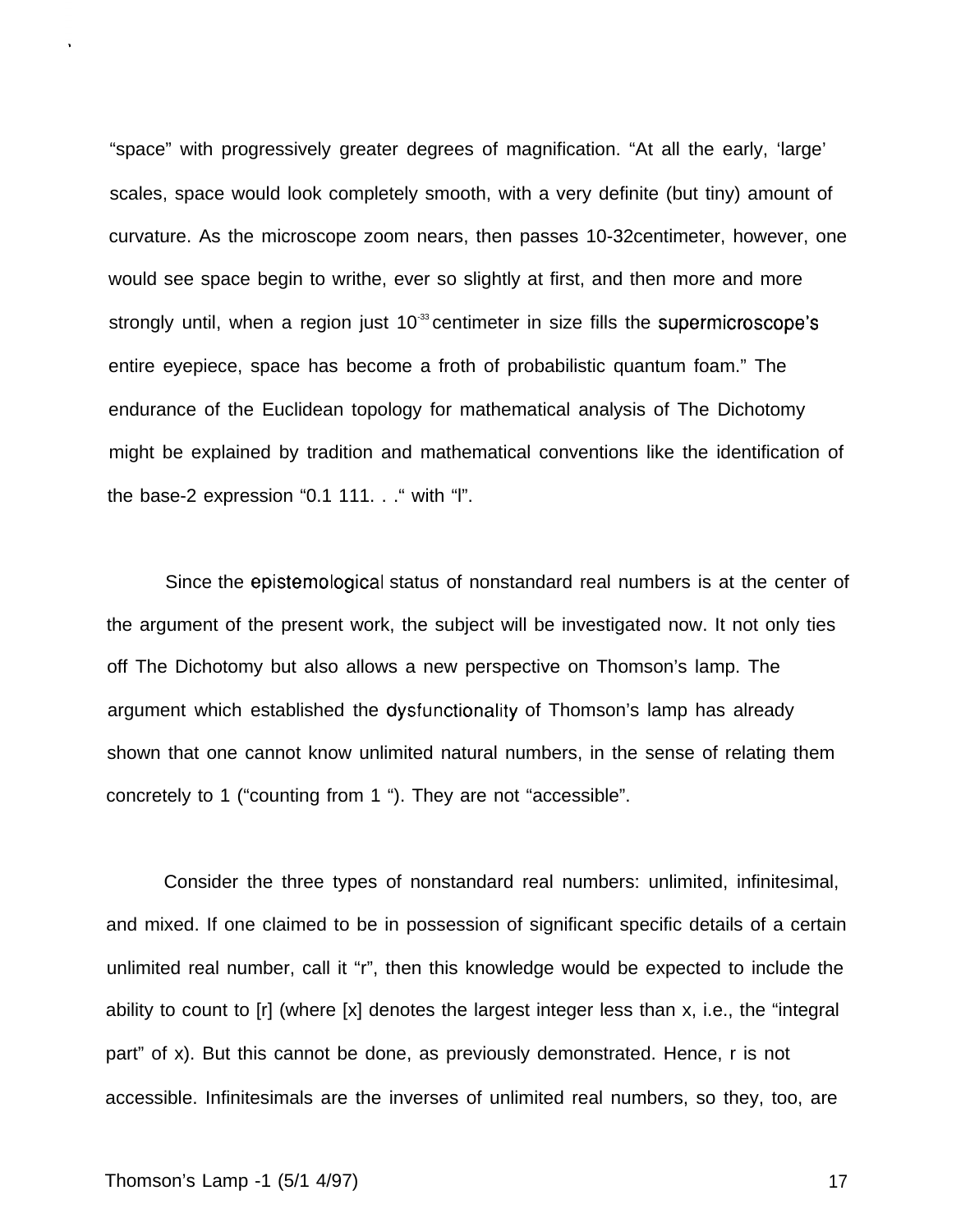inaccessible. A mixed real number is composed of a standard real number plus or minus an infinitesimal; it is inaccessible.

To return to The Dichotomy ("second facet"), recall again that every infinite set contains a nonstandard object. Hence, at least one of Zeno's Checkpoint-sequence members is nonstandard, and it can represent no matter of fact, even in principle, no matter how capable observing systems might become. In fact, all Checkpointsequence members within any infinitesimal distance from 1 must be nonstandard objects, and hence inaccessible.

With regard to Thomson's lamp, suppose that we had no knowledge of the ordinal argument which established its dysfunctionality, and (counterfactually) the lamp was emitting its ever shortening pulses of light. Then, within a time infinitesimally close to 2 minutes, the lamp's behavior is not observable (even if, in some way, it were to be emitting pulses of light), This is reminiscent of certain quantum-mechanical results which will be discussed in the last section. The critical mensuration thesis has erased the pulses of light during an infinitesimal segment of time prior to the temporal terminus.

The third facet of The Dichotomy is a spatial analog of the above-cited behavior of Thomson's lamp. For The Dichotomy itself, the infinitesimal region near the spatial terminus is filled with Checkpoints which are indiscernible, one from the other.

● ✌

✎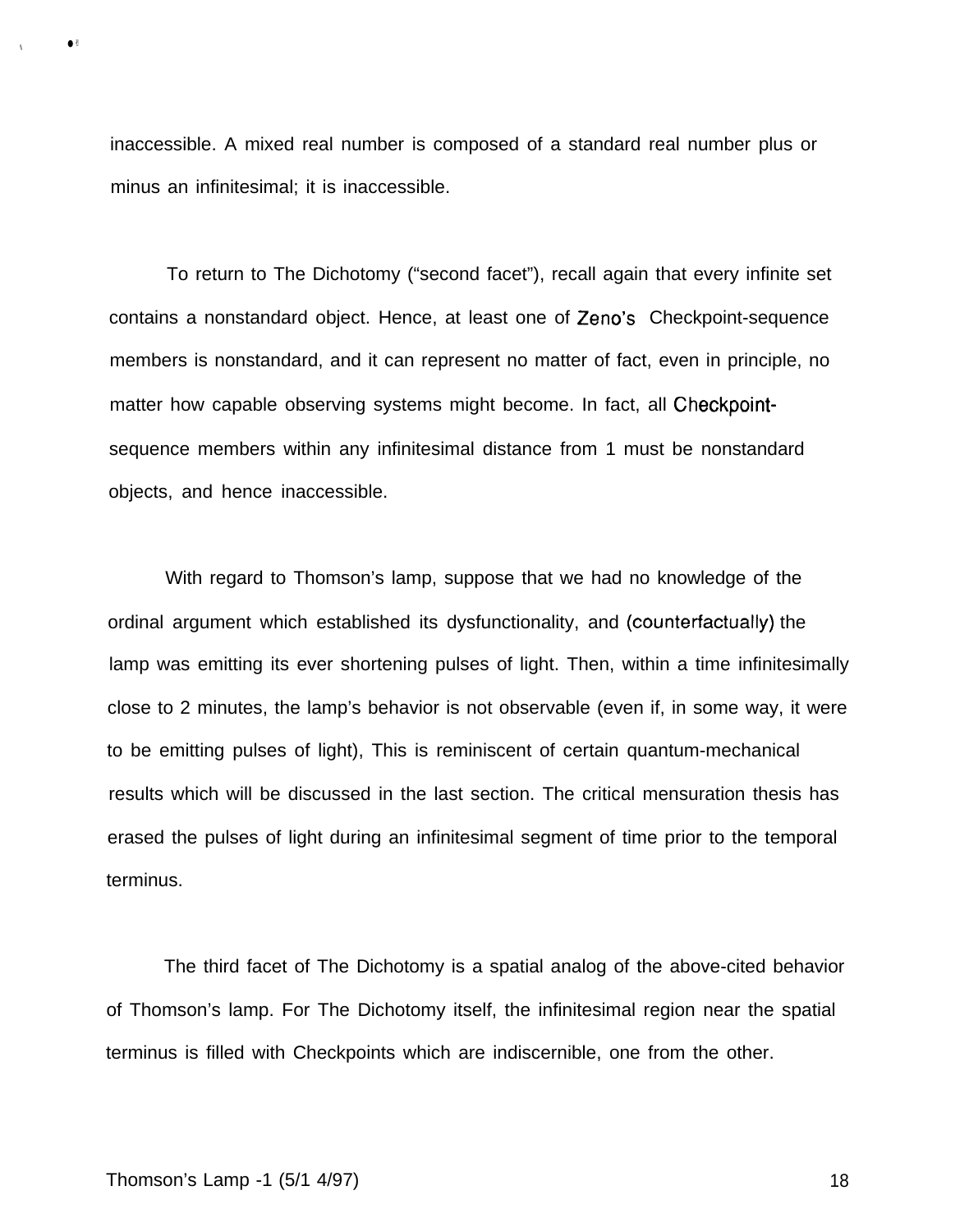Note that in the above analysis of The Dichotomy (and the lamp), there has never been a question as to whether or not space (or time) is somehow "composed" of points, standard or nonstandard. We consistently adopt the perspective of an observer who is measuring phenomena and have shown that nonstandard numbers are not available as measurement labels for those phenomena, The geometrical term "point" is used as a descriptive aid.

If, in Kant's First Antinomy (Kemp Smith, 1929), we were to contemplate the origin of the universe at an infinitely remote time, then a sequence of calendric points could be constructed to render the temporal unfolding as, essentially, "version 2" of The Dichotomy (McLaughlin & Miller, 1992). (In that version, before an object reaches 1/2, it must first reach 1/4, etc. ad infinitum, so it can never start to move.) So, as with The Dichotomy, the unfolding can proceed if we do not insist upon information transfer during the process from "too many" points of time. That is, the universe could evolve from an infinitely remote past, but, like Faust, we encounter problems if we seek to learn too much about the process.

Max Black (1 954) has postulated, in response to Aristotle, a trajectory which does have an infinite number of distinguished points (unlike points passively residing in [0, l]): a ball which is thrown, hits the ground, and repeatedly bounces exhibits (ideally) an infinite number of vertical maxima. This is clearly the same behavior as the first version of The Dichotomy and can be similarly understood. Eventually, the diminishing maxima achieve only infinitesimal altitudes and become, for this reason,

,,

.,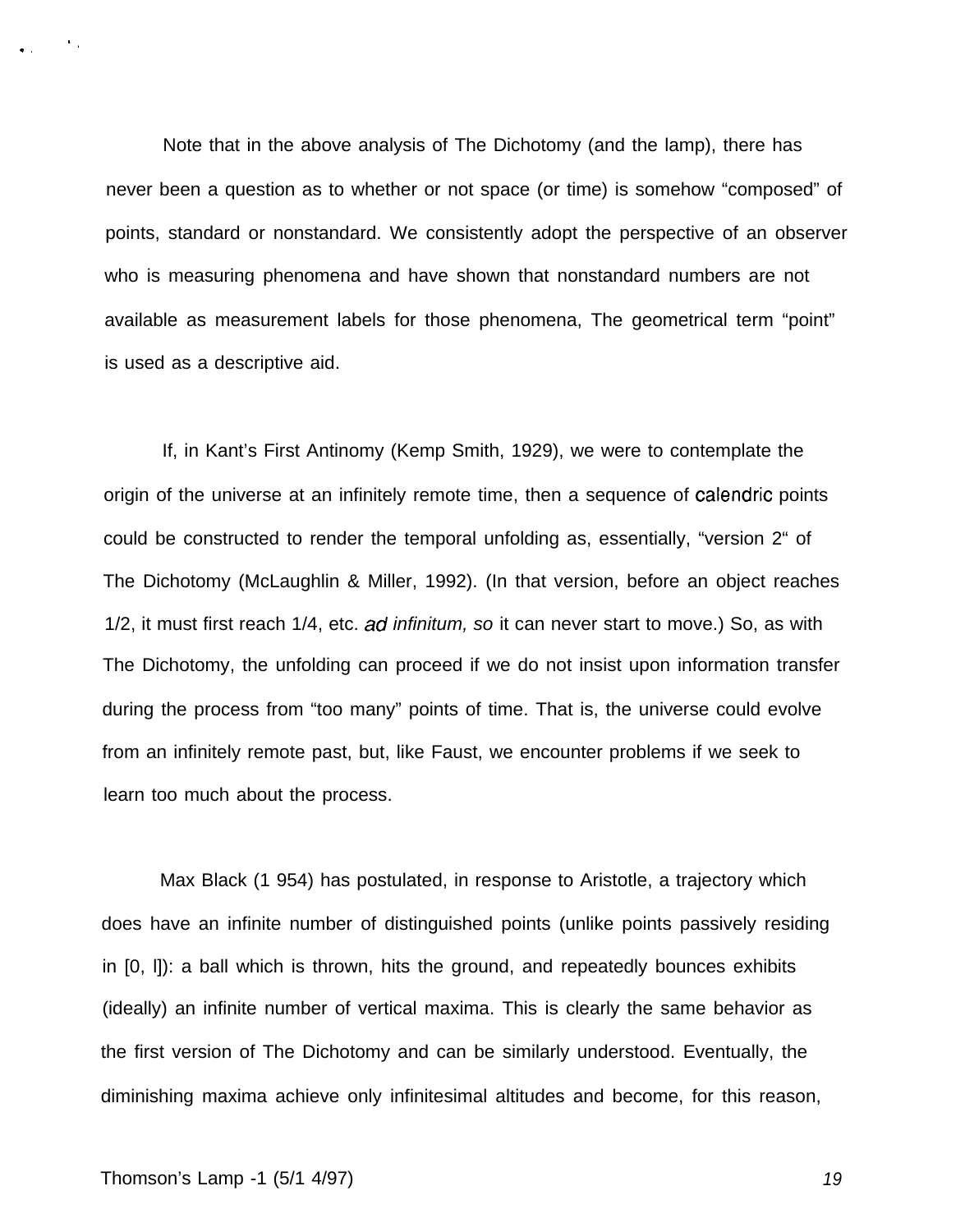purely theoretical entities with no ability to "mark" the trajectory. [f the coefficient of restitution is 1, so that the maxima do not decrease, an ordinal counting argument shows that only a limited-finite number of distinguished points can ever be observed.

John Earman (1995) has suggested that the so-called Malament-Hogarth class of spacetimes, in the context of General Relativity, may be agents for the accomplishment of infinite tasks (such as calculating and printing all the digits of  $\pi$ ). He makes use of their peculiar properties and the relativistic concept of "proper time"; an observer, using only a finite amount of his or her proper time is nevertheless able to view the calculator, who operates for an infinite amount of his or her proper time. Though ingenious of design, like Thomson's lamp the concept is wrecked by the same logical rock. The problem centers, of course, on the inability of the calculator to complete the infinite task, regardless of the particulars of the relationship between observer and calculator. Although the parallel is not exact, the Malament-Hogarth scenario can be considered to be a particular type of manifestation of Kant's First Antinomy.

# 4. STACCATO MOTION AND THE GRANULARITY OF SPACE & TIME

A certain desiccation invests observed motion as characterized in the preceding section. Only standard real numbers are candidates to be measurement labels with respect to phenomena, and a countably infinite number of intervals of infinitesimal

#### Thomson's Lamp -1 (5/14/97) 20

 $\mathbf{v}_i$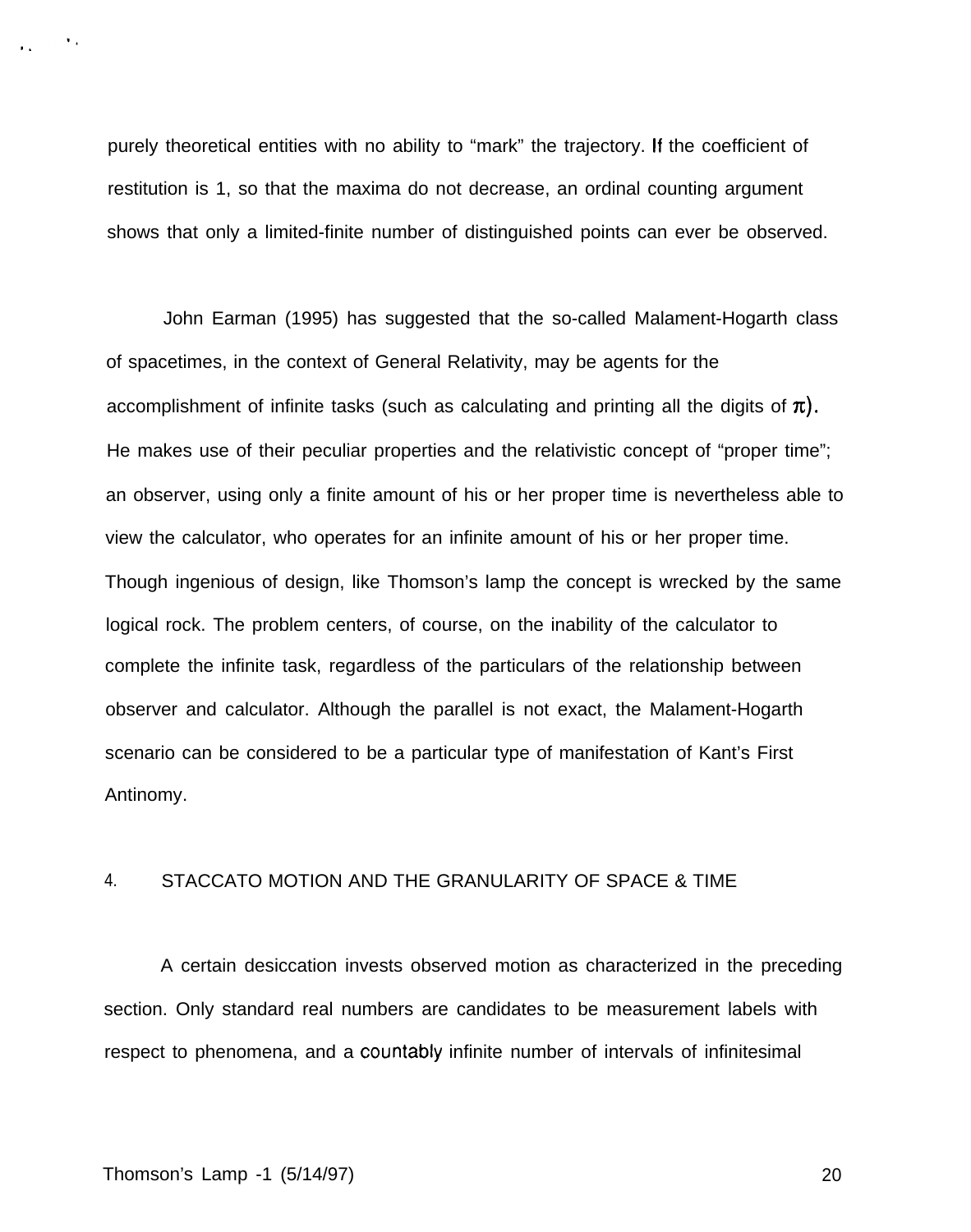length, containing only nonstandard real numbers, have no role to play. This notion can be made more precise,

Let an object be moving in [0, 1], and consider the most complete physical description which could be given of these phenomena. By the mensuration thesis there is a (finite) set  $A \subseteq S$ , where  $S \subseteq F$  (see Section 2 for F) contains all standard real numbers in [0, 1], of real numbers which supports this description. Each element of A is a standard real number since nonstandard numbers cannot be used as measurement labels. The set A must be of limited-finite cardinality because the distance between any two standard real numbers cannot be infinitesimal. Not every standard element of S can belong to A or else, through the axiom of extensionality, we would have supposedly created the set of all standard real numbers in [0, 1]. Within this supposed set the real number  $(r_j + r_{j+1})/2$ , midway between two adjacent numbers,  $r_j$  and  $r_{j+1}$ , must be standard, contradicting the presumed adjacency of r, and  $r_{+1}$ . The case of one motion through [0, 1 ] can be extended to all observable motions through [0, 1] and, more generally, to all phenomena, and still A (and similar sets for cases with other phenomena) remains of limited-finite cardinality.

There are four implications from these properties of A. First, motion appears to proceed in jumps; it is staccato as observed. Second, "physical law" (an extramathematical concept), of some sort, is necessary in order to extract the reduced set A from S. Third, the "granularity" of space (and time, which is always measured by observing the functioning of some natural or artificial object, i.e., a series of

 $\mathbf{v}_{\rm{in}}$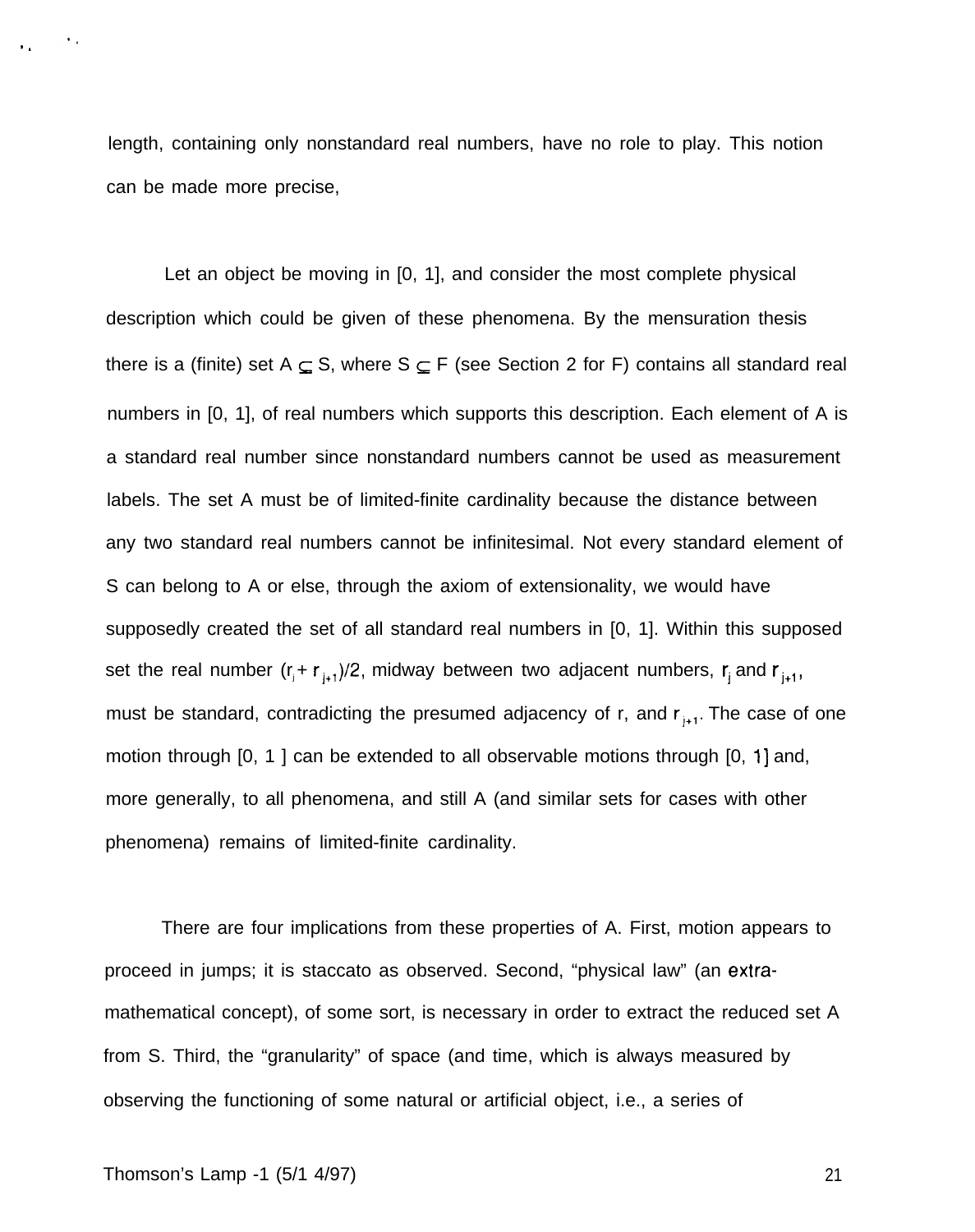phenomena) isaconsequence of therestricted cardinality of A. Last, the fact that the elements of A are separated, each from the others, by noninfinitesimal distances makes it possible to employ theories of error for measurements.

The theories of the Greek atomists and, hence, the prospect of the granularity of space (and time) may have motivated Zeno's paradox of The Stadium, which exposes problems of calculation in such an environment. (A modern analysis of granularity is given by Forrest (1995)). Hermann Weyl (1946), with the aid of a simple figure, produces the "tiling argument", showing that the length of the hypotenuse of a right triangle would equal the sum of the lengths of the two sides, in a space with square grains. Van Bendegem (1987) restores the usual Euclidean result by taking into account the thickness of the elements of the triangle. Note that if the tiles have infinitesimal dimensions, then Van Bendegem's calculations need not be entered into because the tiles would be purely theoretical objects, and there is no anomaly to be explained once one leaves observable domains.

The concept of a granular space, derived from A, is easily formalized with the construction of a topological space having the "identification topology" (Gemignani, 1972). Indiscernible points are collected into equivalence classes ("grains"), which form the points of the new space. One is appealing to Leibniz's principle of the "identity of indiscernible" in creating the equivalence classes. These identification topologies form a class; there is not a unique one which can be prescribed from purely mathematical considerations. "Physics" is required in order to specify the actual

 $\bullet$   $\bullet$   $\bullet$   $\bullet$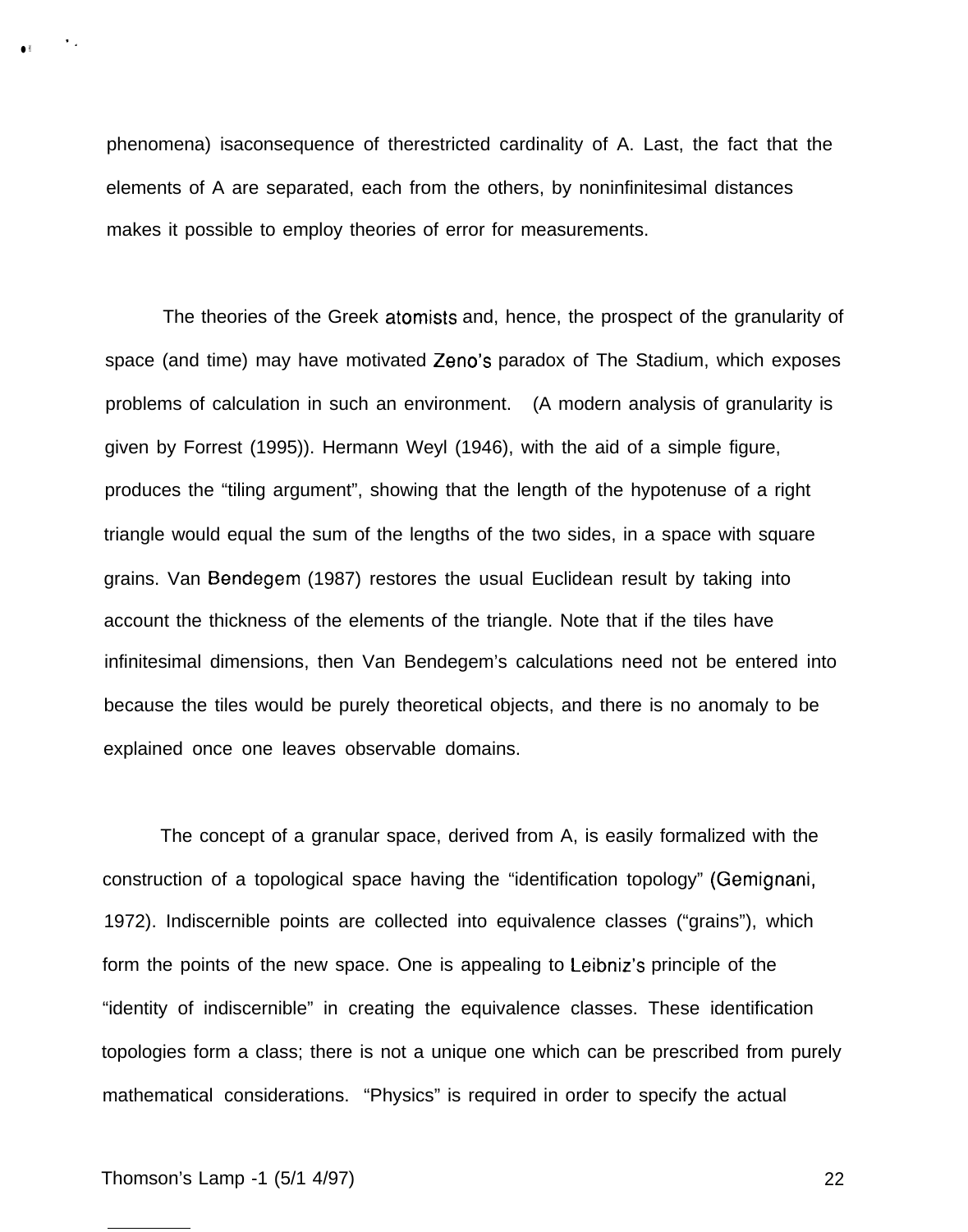identification topology which holds for space & time. The construction extends to higher-dimensional spaces in a straightforward way, e.g., through the employment of a product topology.

Zeno's paradox of The Arrow has been resolved through, essentially, appealing to the granularity of space (McLaughlin & Miller, 1992) because no Zenonian commentary about motion within the granules could ever be verified. But the inaccessibility of nonstandard real numbers can also be utilized to facilitate theoretical explanations. In this mode, as early as the third century B. C., Chrysippus may have suggested motion by infinitesimal increments (White, 1982), a nonparadoxical scenario but not verifiable. Giovanno Benedetti in the sixteenth century also considers the use of infinitesimals in this context (Cajori, 191 5). Michael White (1 982, 1992) has conducted an imaginative synthesis of ancient philosophy with modern logic and proposes the use of nonstandard analysis (the version created by Abraham Robinson) to resolve The Arrow. McLaughlin & Miller (1 992) propose a similar theory of motion.

The results of this section say nothing about what physical objects might populate the Iacunae represented by the grains or what laws of motion actually control staccato motion or if these laws are invariant with time or if they are deterministic or probabilistic. For this trace level of influence, we might speak of "physical intervention" in place of "physical law"; it is only the historical success of scientific explanation which recommends the second term. The term "granularity" has been chosen to avoid connotations of matter which adhere to "atomic". Also, the scale of the granularity is

### Thomson's Lamp -1 (5/1 4/97) 23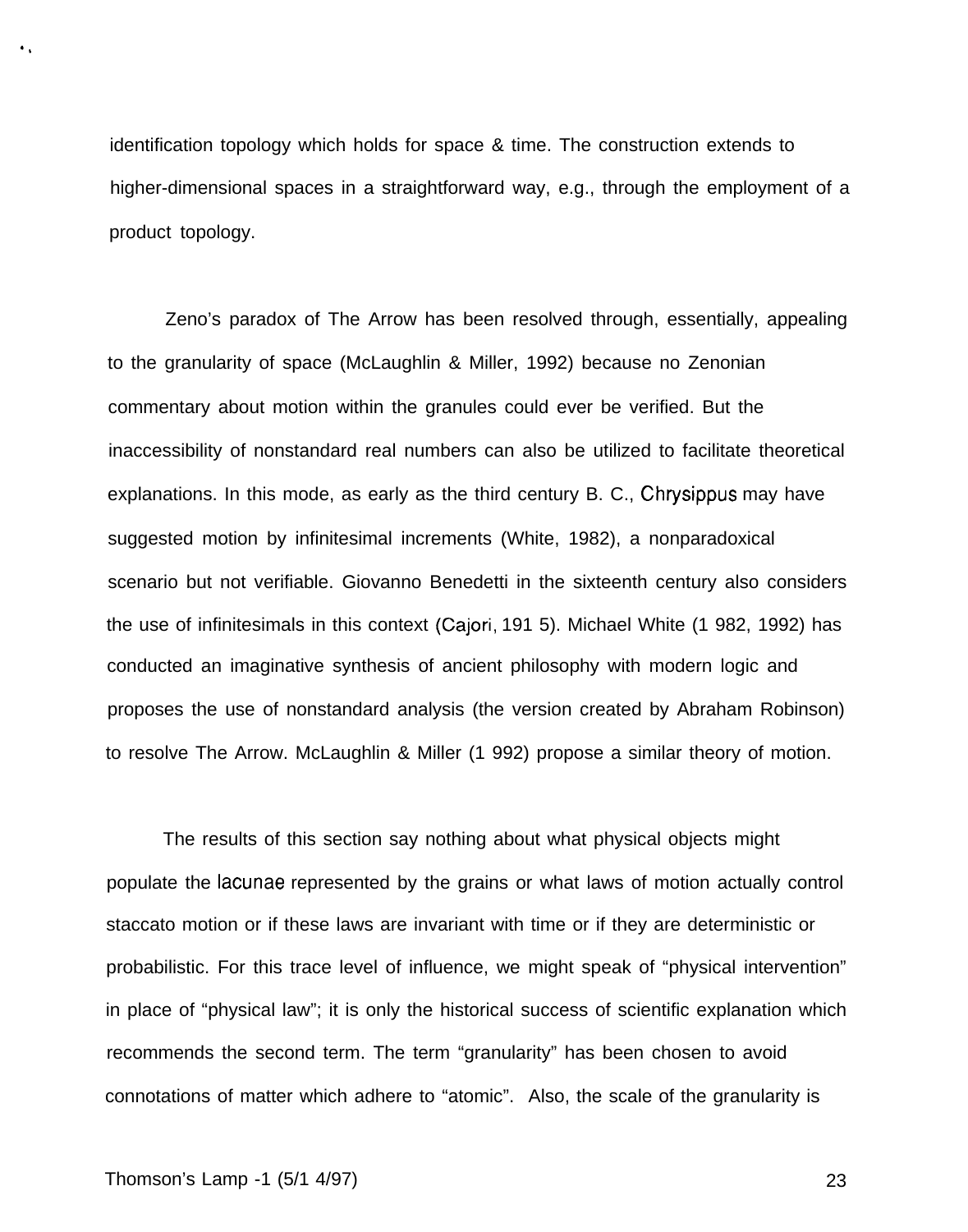not known; it might well be so fine that its presence will never be detected through observations.

Mathematical constraints, of a very general nature, on the physical world are not uncommonly proposed. See, for example, the reasoning of Lindsay & Margenau (1 957) as to how second-order differential equations might still be applicable to a thoroughly acausal universe or Richard Feynman's delightful pastiche (Van Ness, 1969) of the law of the conservation of energy, revealing its basis in accountancy.

# 5. NOTES TOWARD A PHILOSOPHICAL ESTIMATE OF INTERNAL SET THEORY

The arguments that disable Thomson's lamp and provide constraints on other infinite tasks stand on their own merits, but they are related to more general approaches, mathematical and otherwise, to Eleaticism. The following classification displays one way to taxonomize strategies for dealing with infinite tasks.

- A. argue for impossibility of task
	- 1. on logical grounds
	- 1. on engineering grounds
- B. argue for possibility of task
	- 1. by reducing cardinality to finite
	- 2. by removing compulsion from task
	- 3. by appealing to mathematical mechanisms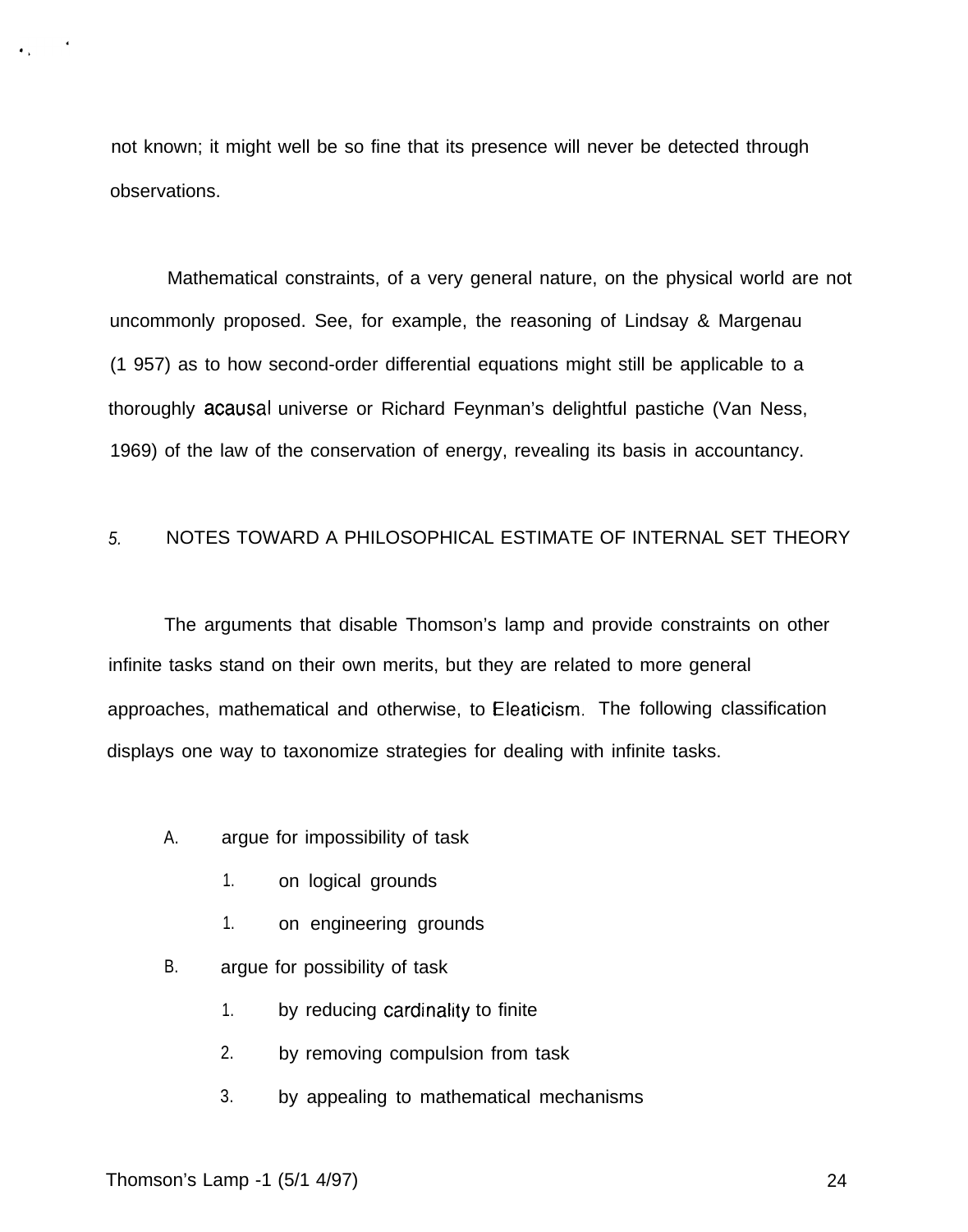The catagories are not independent.

 $\bullet$  .

Examples illustrate the scheme: Thomson's lamp according to McLaughlin (Al ); The Dichotomy according to Alper & Bridger (BI & B2); The Dichotomy according to Aristotle (B2); The Dichotomy according to Sorabji (B2 & B3).

Focusing now on 1ST, a natural classification can be discerned; the two modes of application of 1ST are the "critical" and the "theoretical". In the present work, the critical mode has been employed exclusively, except for reference to the Chryssipus-Benedetti-White resolution of The Arrow, and it is the dominant mode of McLaughlin & Miller.

The critical mode of use of 1ST, as we have seen, is initiated by mapping phenomena representing an infinite task into the system of real numbers, the existence of the map being based upon the mensuration thesis. If one does not judge the task to be compulsory, i.e., if there are no associated phenomena, then the critical mode of 1ST is not applicable, e.g., Aristotle's and Sorabji's views of The Dichotomy. But, if one does assign phenomena to the task (and accepts the mensuration thesis), the rest of the analysis is mathematical. Here, 1ST is not used to model the world; it is used as a critical tool for demonstrating that certain real numbers are not available for use as measurement labels. Then, by the mensuration thesis, the structures in the world supposedly corresponding to these labels do not exist (as observable). Belief

### Thomson's Lamp -1 (5/1 4/97) 25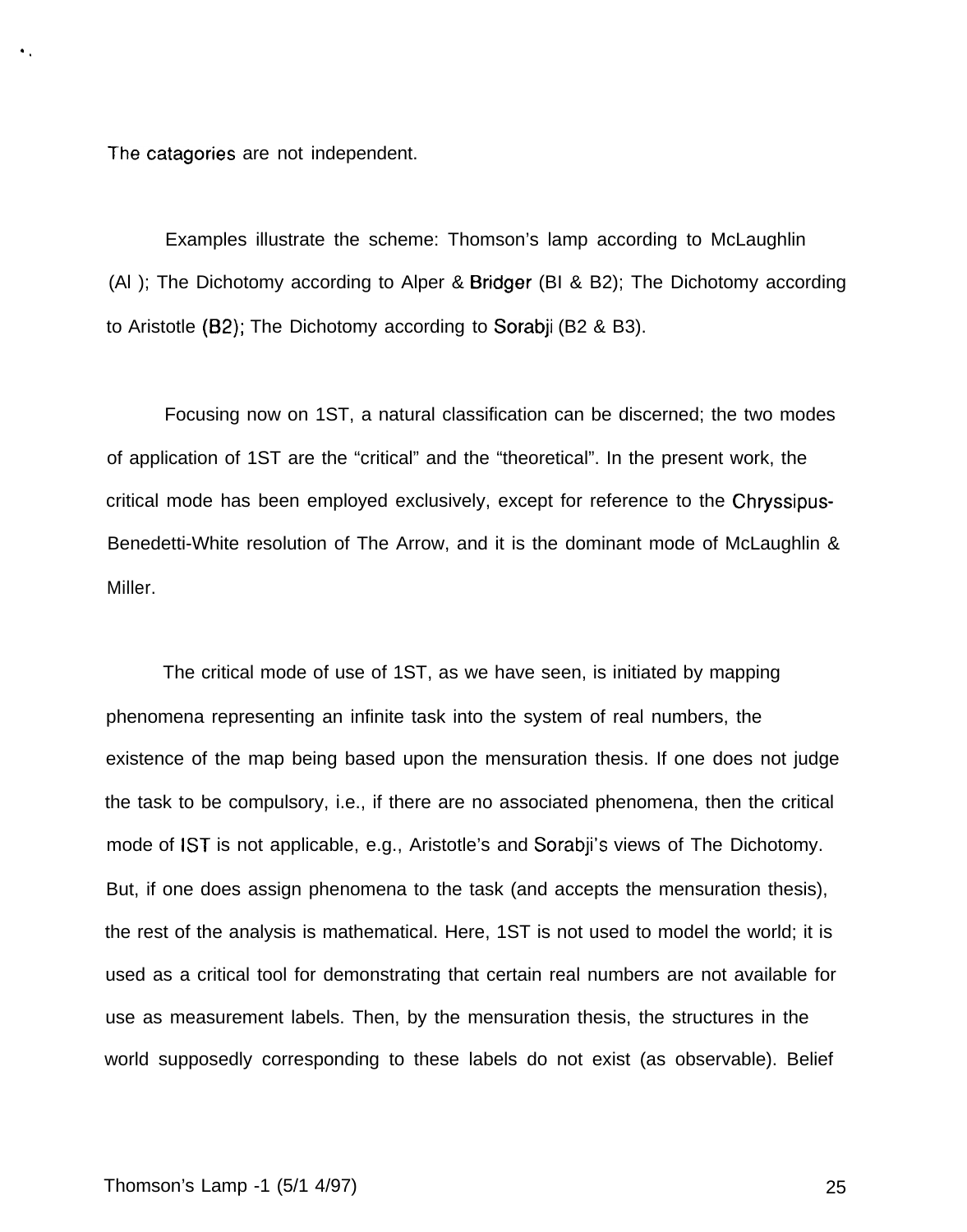in the soundness of deductions within 1ST is founded on the theorem that 1ST is consistent if ZFC is consistent.

The relationships between the critical mode of 1ST and the taxonomy above are straightforward: Al may be inferred; A2 is not relevant here; B1 may be inferred; B2 cannot be inferred (it is in the province of philosophical judgment); B3 is in the province of the theoretical, not the critical, mode.

The theoretical mode is in the tradition of Chryssipus-Benedetti-White. It is, in a sense, complementary to the critical mode because it uses, as elements of explanation, those mathematical objects which have been rejected as being not observable. Should one feel uncomfortable with staccato motion -- discontinuous leaps from one observable point to the next -- then intermediate, unobservable infinitesimal moves can be postulated in order to restore a sort of continuity to motion. One might, though, prefer a richer philosophical theory than that provided by infinitesimals. For example, Alfred North Whitehead's (1 978) "actual entities" are "drops of experience" which provide a more complex developmental sequence than advance by infinitesimal increments (although the actual entities could be hosted within infinitesimal intervals).

A paper by Alper & Bridger (1 997) rejects the use of 1ST for analyzing Zeno's paradoxes on the ground that it is not "intuitive". They base their objections on developments in McLaughlin & Miller (1 992). The issues raised in their paper provide

",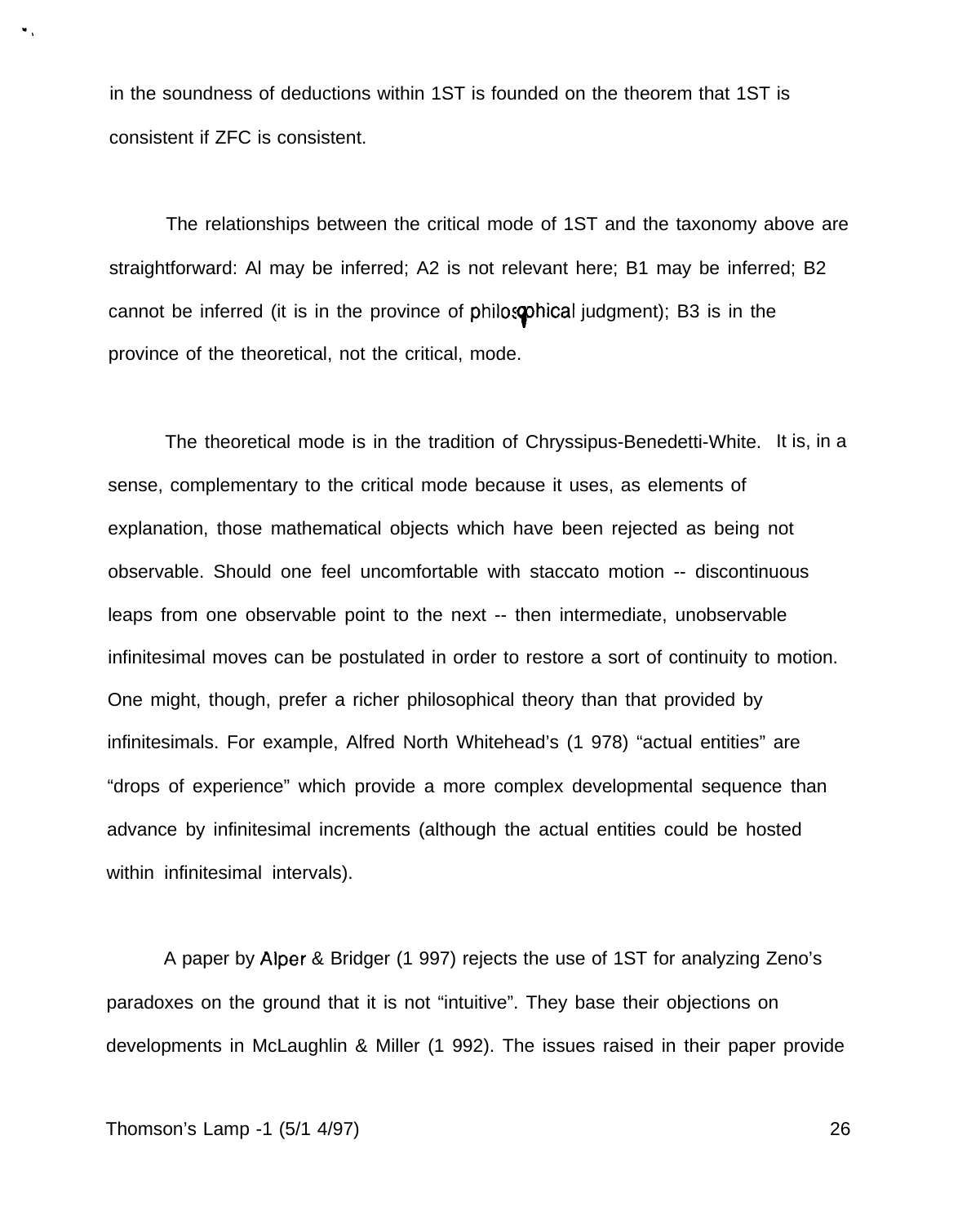a setting for further discussion of the philosophical status of 1ST with regard to Eleaticism and larger domains.

The basic points which Alper & Bridger seek to establish seem to be: 1 ) 1ST is flawed as a tool for analyzing phenomena, primarily because its use of "finite" is not intuitive or in accord with experience, and 2) a resolution of The Dichotomy is better obtained by denying that it is compulsory and, in any case, quantum-theoretic considerations reduce it to a finite task.

We respond: 1 ) the mathematical bases of the arguments of Alper & Bridger with regard to finiteness do not support their claims, 2) they have not treated the concept "intuition" carefully enough to be able to distinguish "not intuitive" from "nontraditional", and 3) their suggested resolution of The Dichotomy contains little that is new and advances no predictions about the world. These points will be addressed in turn.

1. Alper & Bridger cite the use of the unlimited-finite set  $S = F \cap [0, 1]$  in McLaughlin & Miller as an example of the nonintuitive use of "finite" in 1ST. In support, they claim (p. 153) ". . . there is no particular reason to believe that there is any difference in 'size' between the set [0, 1] and the set S . . . <sup>"</sup> It is difficult to believe that anyone could endorse this claim after considering the following comparison of four sets.

'.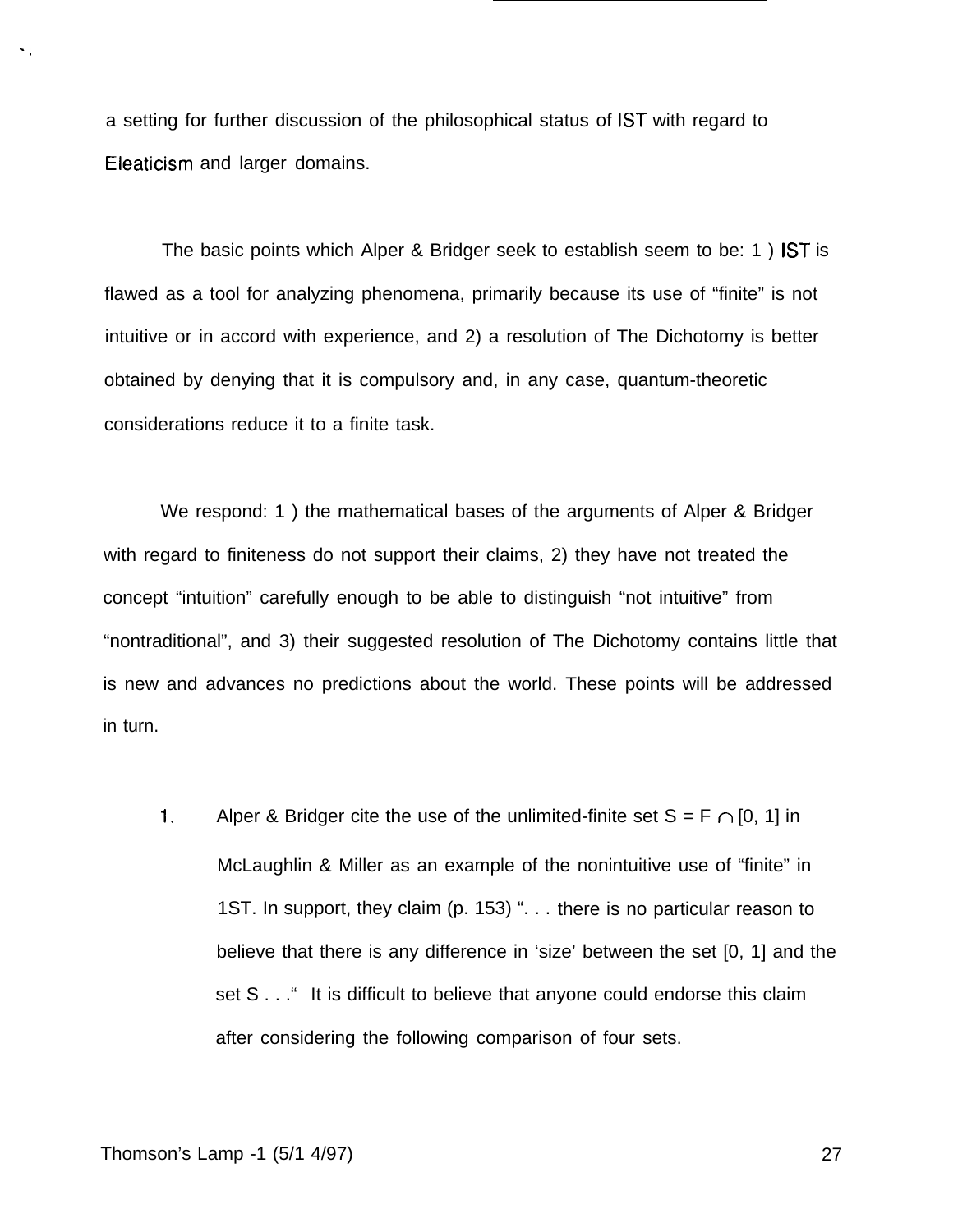| Property                     | [0,1]                   | rationals in<br>[0,1] | members of the $S \subseteq [0,1]$<br>Checkpoint<br>sequence |        |
|------------------------------|-------------------------|-----------------------|--------------------------------------------------------------|--------|
| cardinality                  | uncountably<br>infinite | countably<br>infinite | countably<br>infinite                                        | finite |
| well ordered                 | no                      | no                    | yes                                                          | yes    |
| greatest<br>element          |                         | 1                     | none                                                         |        |
| limit points in<br>$[0,1]$ * | all                     | all                   |                                                              | none   |
| dense in $[0,1]^*$           | yes                     | yes                   | no                                                           | no     |
| Lebesgue<br>measure          |                         | 0                     | $\mathsf{o}$                                                 | 0      |

Set

● with respect to the Euclidean topology relativized to [0, 1 ]

Moreover, Alper & Bridger express concern over the fact that S, and other unlimited-finite sets, have infinite cardinality when viewed externally (through a model-theoretic interpretation). But this is not the proposed domain of interpretation for 1ST, for analysis of Eleaticism. Georg Cantor's keystone achievement in creating set theory was to show, through his diagonal argument, that there exists more than one "size" (cardinality) of infinite set. In particular, the real numbers are uncountably infinite while the rational numbers are countably infinite. Nonetheless, the Lowenheim-Skolem theorem permits a demonstration, under a suitable model-theoretic interpretation, that the real numbers

 $\ddot{\phantom{a}}$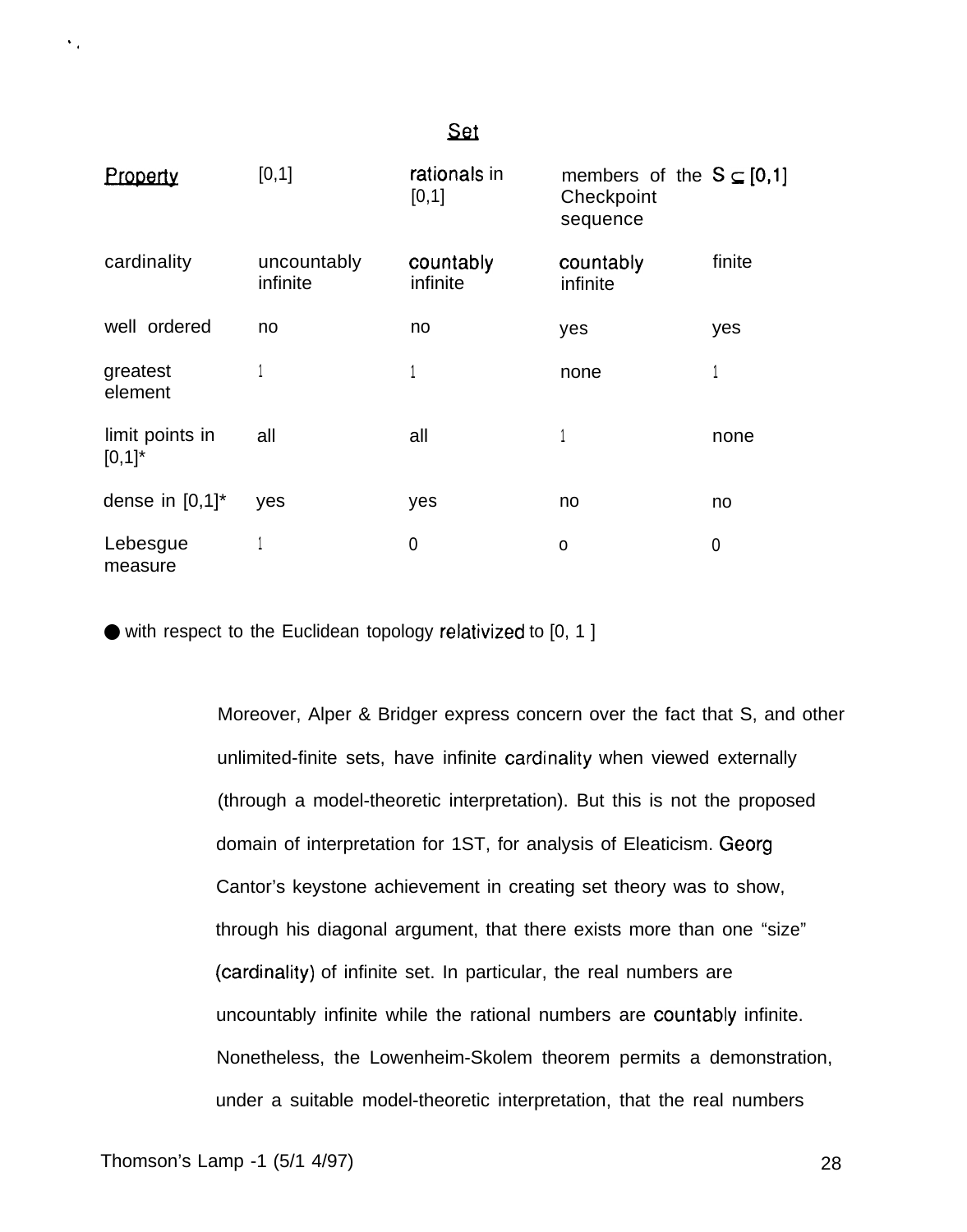have a countable model. (In fact, the theorem shows that all countable theories which have models have countable models. ) The dependence of cardinality on the theory within which it is defined is not idiosyncratic and confined to 1ST; it is a general fact. We have chosen the syntactic view of 1ST, its natural setting, and are not distracted by possible semantic excursions. Within the domain of exercise, S and [0, 1] bear no resemblance to one another.

2. Alper & Bridger appeal to our experience and intuition in order that we might conclude, with them, that the definition of finiteness within 1ST makes this version of nonstandard analysis unsuited for analysis of Eleaticism. Although one must acknowledge de gustibus non est disputandum with respect to a personal judgment, the concept of intuition of mathematically-defined entities has an extensive history and literature. "Intuition" is not itself an intuitive idea and must be clarified before it can be utilized effectively.

For Aristotle, nous is the faculty of intellectual intuition and brings knowledge of *archai* (first principles). It is complemented by *episteme* (scientific knowledge), which is discursive in nature and is the other procedure for arriving at truth. Nous is not just a technical term within the Aristotelian philosophy but, as Guthrie (1 981) observes, "As far back as Homer it means seeing and recognizing, or suddenly grasping, through

 $\ddot{\phantom{1}}$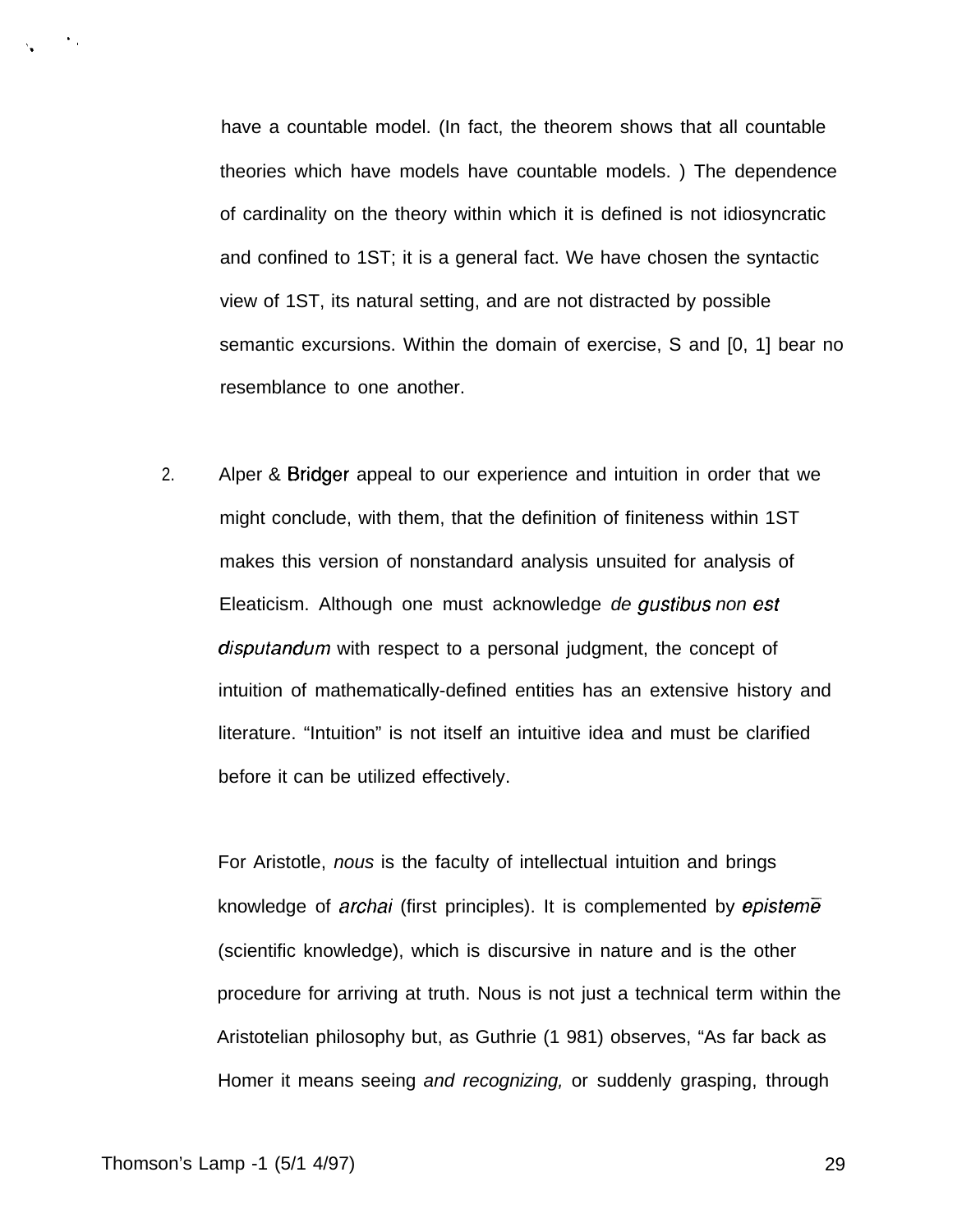an act of sensation, the realities of a situation. Nous was for Aristotle as for all Greeks the highest of our faculties . . . that on which depends our knowledge of the basic principles or archai of deductive science."

The Greek world may have been comfortable with the concept of nous, but our acquaintance with axiomatic systems goes well beyond the first principles of (Euclidean) geometry and Aristotelian logic. The multiplicity of available axiom sets and deductive systems has not been narrowed through intellectual perception to a "natural" choice. Kurt Gödel (1 983) represents an optimistic school. "But, despite their remoteness from sense-experience, we do have something like a perception of the objects of set theory, as is seen from the fact that the axioms force themselves upon us as being true. 1 don't see any reason why we should have less confidence in this kind of perception, i.e., in mathematical intuition, than in sense-perception". However, Paul Benacerraf (1973), in considering Gödel's faith, is concerned that the analogy with sense perception is flawed because missing is "an account of the link between our cognitive faculties and the objects known".

Intellectual perception with respect to the *archai* in joint domains of physics and mathematics is also an uncertain cognitive activity, as historical evidence shows. The development of non-Euclidean geometries by Johannes Bolyai (1802-60), Nicolai Lobachevsky (1793-

\*

,.., .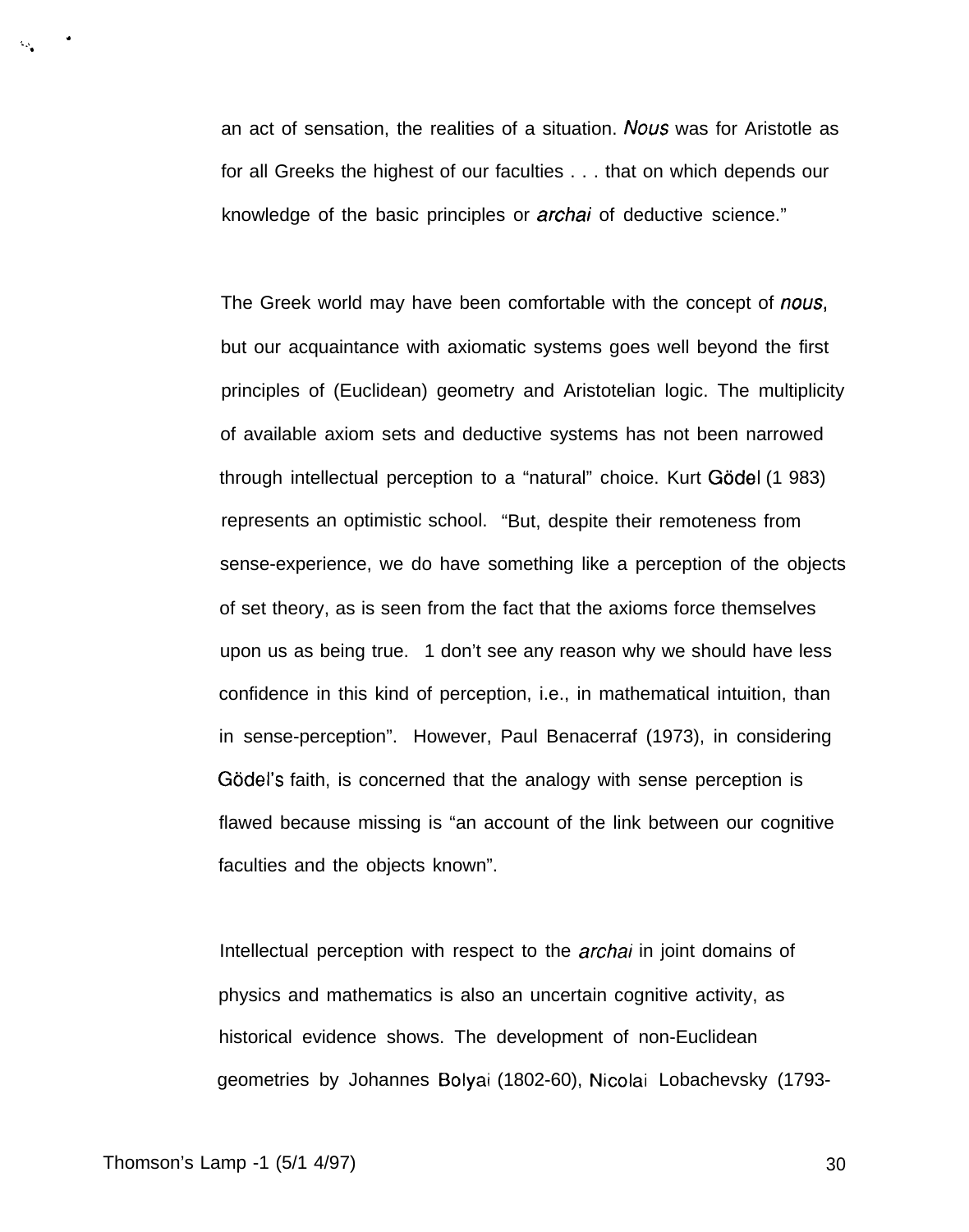1856), and Bernhard Riemann (1826 -66) wasdisturbing to a tradition which assumed Euclidean geometry in three dimensions provided the correct mathematical description of space. Hermann Lotze (1887), in developing a theory of space, expresses his traditionally-based convictions. "1 cannot believe that any skill in analysis can compensate for this misconception in the ideas; alleged spaces of such structure that in one part of them they would not be able to receive, without stretching or change size, a figure which they could so receive in another, can only be conceived as real shells or walls, endowed with such forces of resistance as to hinder the entrance of an approaching real figure, but inevitably doomed to be shattered by its more violent impact. I trust that on this point philosophy will not allow itself to be imposed upon by mathematics; space of absolutely uniform fabric will always seem to philosophy the one standard by the assumption of which all these other figures become intelligible to it." The slippery nature of judgments based upon intuition could not be better illustrated. Lotze's prerelativistic recourse to intuition for evaluating the merits of competing mathematical models of physical space, that fundamental arena of human experience, would seem to have been as methodologically valid as Alper & Bridger's views on cardinality and experience.

Is the intuition which Alper & Bridger espouse finely enough developed to distinguished between 1ST and other intellectual systems? We cannot

t, .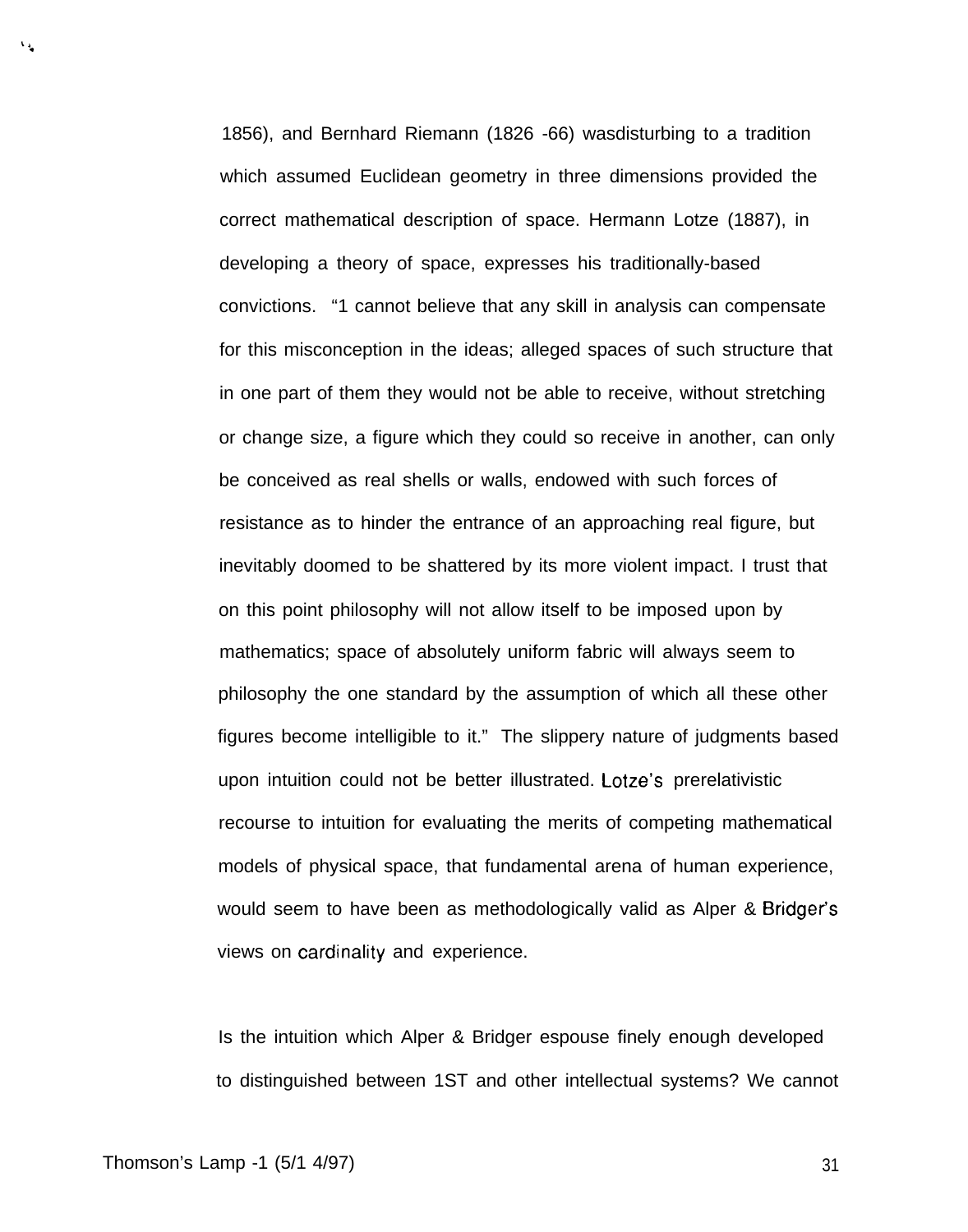know the answer since they have not made explicit the principles which they employ; presumably they are depending upon a common understanding. But, as the literature shows, this consensus does not exist; one is forced to declare the basis of one's scheme of intuition. Nonetheless, from their critique, some of which was reviewed above in 1, one may discover an unintentional characterization of 1ST: "nontraditional". Advances in our understanding of those fundamental objects, the real line and the Euclidean plane, have historically encountered resistance reserved for the (at the time) nontraditional. Consider the string of pejorative adjectives, "negative", "irrational", "imaginary", "transcendental" (Alper & Bridger employ "mystical" at one point), and compare these with "natural" numbers.

In conclusion, we submit that Alper & Bridger have conflated "not intuitive" or "not in accord with experience" with "nontraditional" or "not customary".

The case for 1ST and the critical mensuration thesis rests, as we have said earlier, on comprehensiveness: dysfunctionality of Thomson's lamp; disabling of Zeno's paradoxes of motion; commentaries on Kant's First Antinomy; Black's ball; Malament-Hogarth spacetimes; and extensions beyond Eleaticism to granularity of space & time, staccato motion, and the necessity of some degree of physical law. However, if we were to

Thomson's Lamp -1 (5/1 4/97) 32

 $\mathcal{F}_\mathbf{a}$ 

---------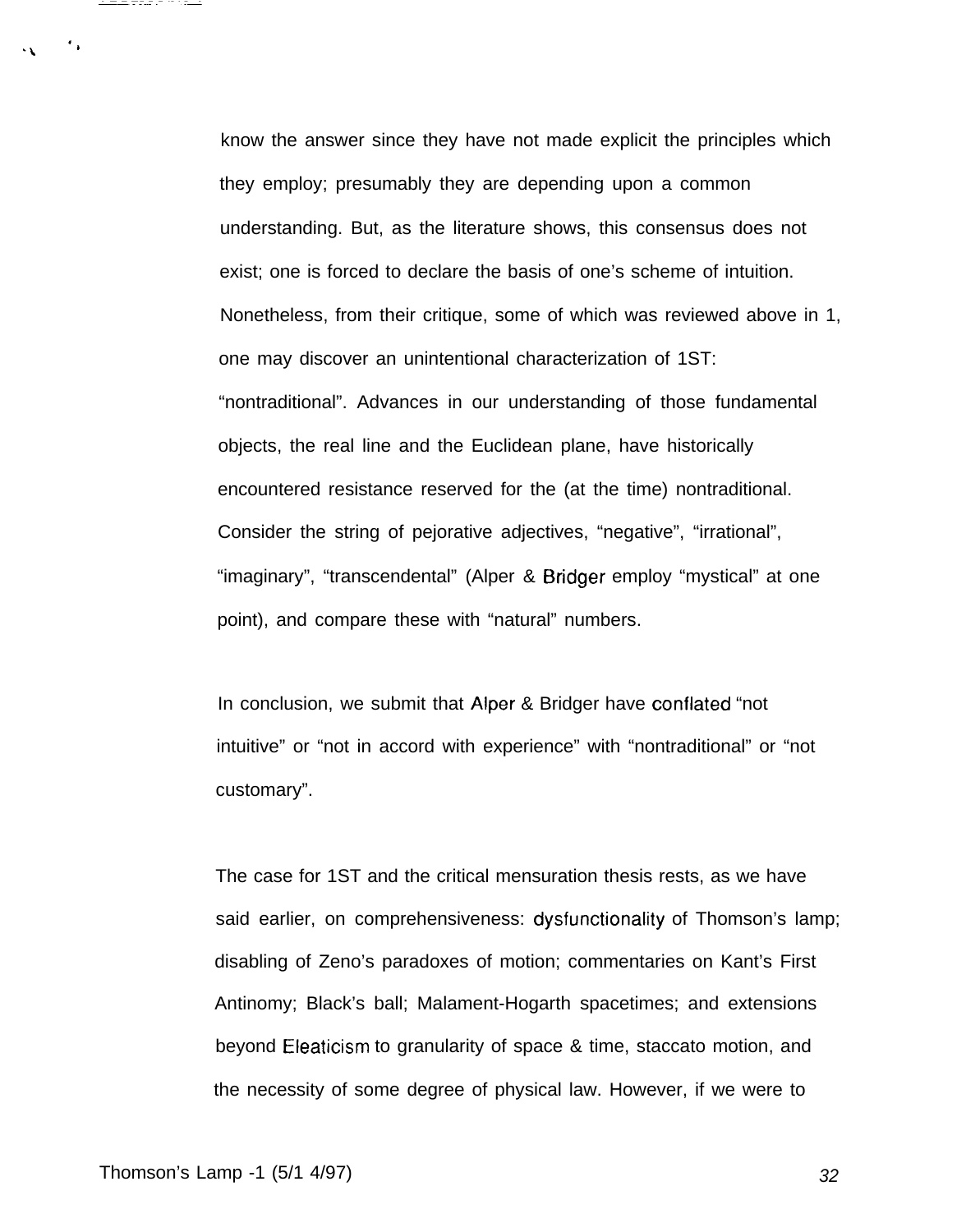attempt a justification for the use of 1ST based on intuition or now, a prolegomenon for clarifying the nature of this faculty would rest upon the one principle which clearly emerges from centuries of Eleaticism: it is difficult to apprehend an infinite set. Then, justification of the lST-based approach would consist of calling attention to two items: 1 ) every infinite set contains a nonstandard object, and 2) nonstandard objects are not accessible.

3. The resolution of the paradoxes of motion suggested by Alper & Bridger blends a noncompulsory view ("B2" in the taxonomy) with reduction to finite cardinality ( $\degree$ Bl  $\degree$ ). The latter strategy is accomplished through acknowledgment of the role of quantum mechanics within Eieaticism. The approach is soundly implemented, and the authors demonstrate good knowledge of the literature.

Their resolution, when considered against the background of Eleaticism, passes the test of comprehensiveness. The quantum theory alone, at least at scales greater than the Planck length, places severe constraints on infinite tasks. (Below this scale, approximately  $10^{-33}$  cm, there is no particular reason to expect the quantum theory, as presently formulated, to describe the physical world, ) However, there is little that is new in the resolution of Alper & Bridger, and it is not comprehensive in the sense of

 $^*$  .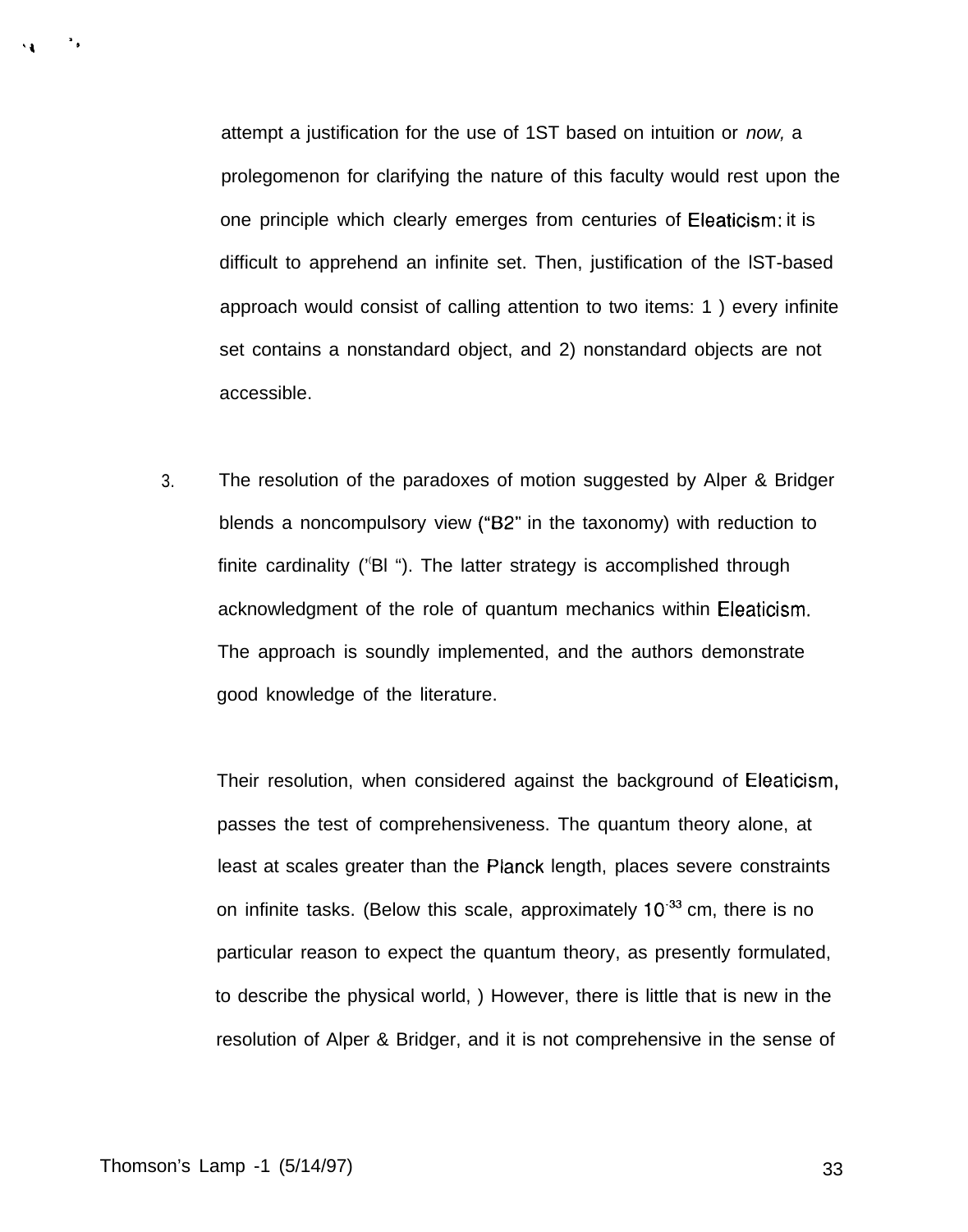extending beyond Eleaticism and producing insights related to foundational physics or the philosophy of science.

This concludes our discussion of the work by Alper & Bridger, and we summarize the prospects for Eleaticism and the role of the present approach within that area of research

From another dichotomy, either it is possible to probe at scales below the Planck length (to observe pulses from a limited-finite Thomson's lamp or early progress in The Dichotomy) or it is not; the disposition of the disjunction is a scientific question. If the uncertainty principle does represent an impenetrable epistemological barrier, then it is, among other things, the instantiation of the "granularity" shown by critical use of 1ST. (Recall that the scale of this granularity is measured by a standard real number greater than zero and not by an infinitesimal quantity. ) In either case, Eleaticism remains relevant for investigating the structure of a portion of the world.

The mensuration thesis is the connection between the domain of phenomena and mathematics: no perception is beyond the possibility of description, and each description can be rendered in terms of (standard) real numbers. One might question the validity of the principle when mental phenomena are "perceived" through introspection. An attempt could be made to save the mensuration thesis for this interior domain by insisting that mental states are always representable through the medium of language, and, then, we are essentially done. Alternatively, it is feasible to

'4 \*'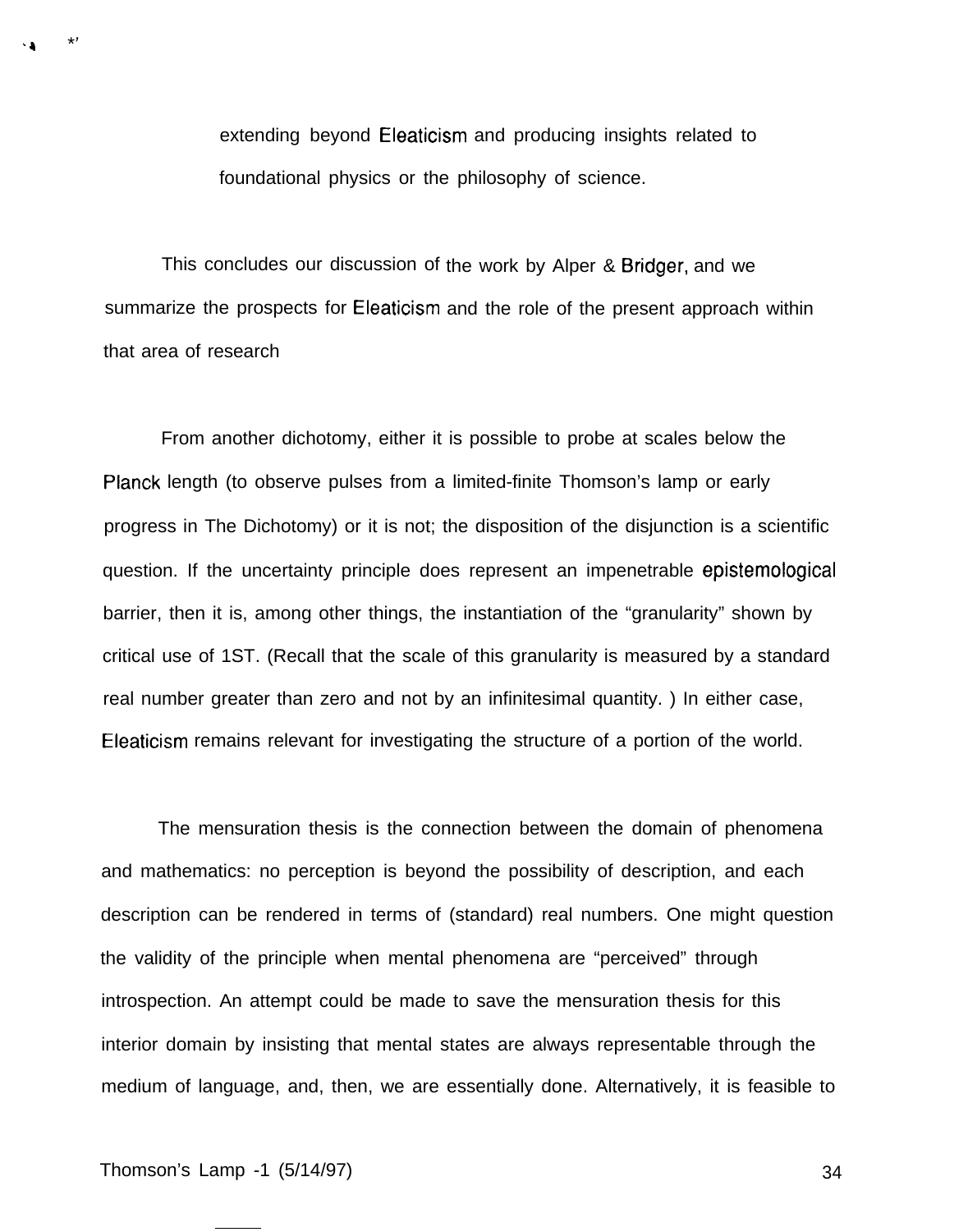postulate that a human organism can be represented as a scientific object and, ultimately, asuperposition of quantum-mechanical states. In this case, to extend the mensuration thesis, we would come down on the mind-as-epiphenomenon side of the mind-body problem.

The nature of language and the nature of mind each lie well beyond the scope of these notes, and we rest content with the knowledge that reasonable options exist for the plausibility of the mensuration thesis over a wide range of experience.

In summary, a list of far-reaching effects, beginning with the dysfunctionality of Thomson's lamp, can be compiled because of the interplay between two factors.

- 1. The real numbers are a comprehensive descriptive device, through measurement, for characterizing phenomena (mensuration thesis).
- 2. The real numbers can be examined for their epistemological potential through the critical use of internal set theory.

For approaches to Eleaticism, the relevance of the first factor, to particular problems, is determined through philosophical judgment, The second factor is implemented largely through mathematical technique, but, when the theoretical mode is used instead, philosophical judgment resumes importance.

**'4** "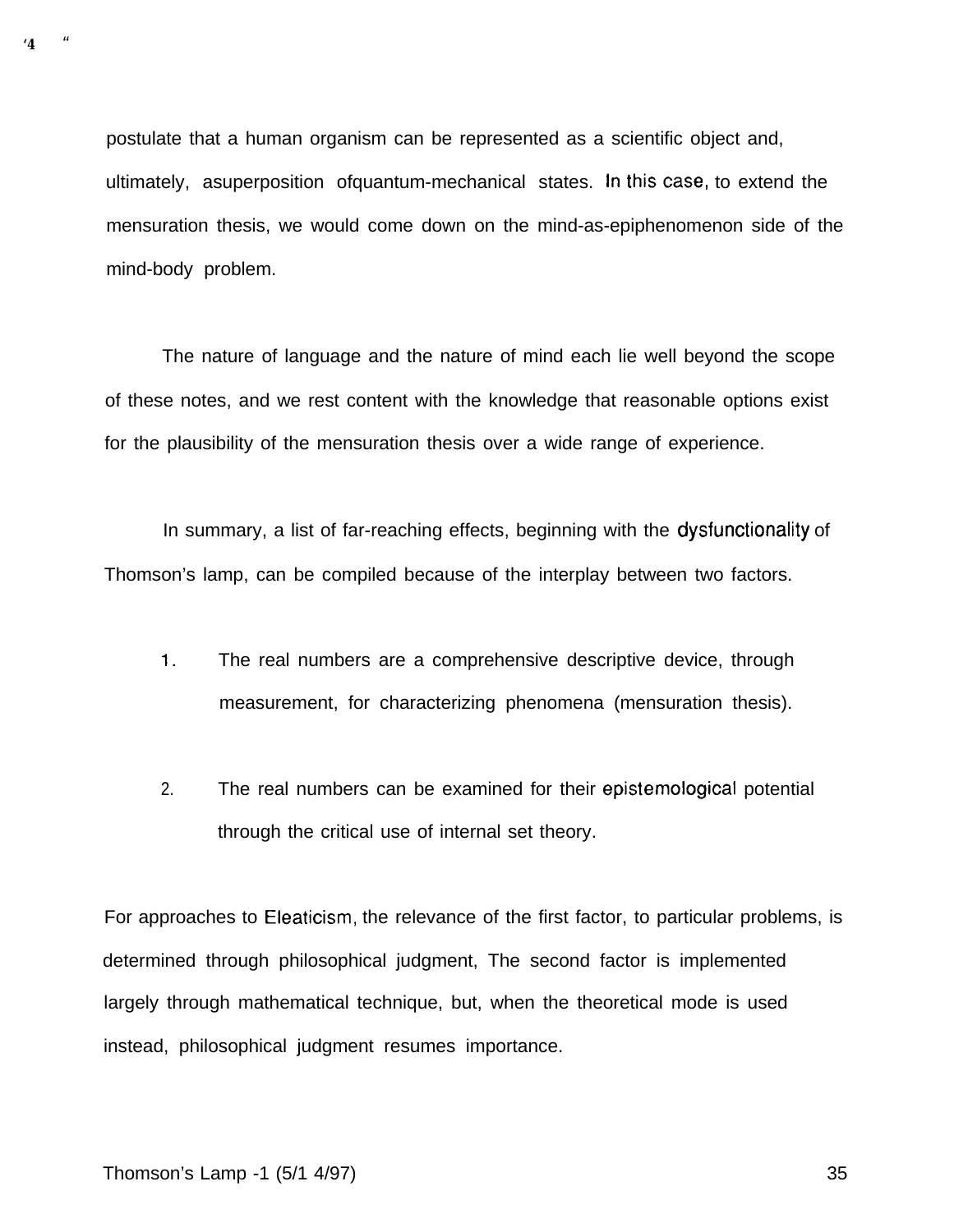### REFERENCES

- Alper, Joseph S.and Mark Bridger: 1997, ''Mathematics, Models and Zeno's Paradoxes", Synthese **110 (1),** 143-66.
- Benacerraf, Paul: 1962, ''Tasks, Super-Tasks, andthe Modern Eleatics", Journal of Philosophy **LIX,** 765-84.
- Benacerraf, Paul: 1973, "Mathematical Truth", Journal of Philosophy 70 (19), 661-79.
- Black, Max: 1954, "IS Achilles Still Running?" in his *Problems of Analysis*, London, p. 115.
- Cajori, Florian: 1915, "The History of Zeno's Arguments on Motion," The American Mathematical/ Monthly **XXII** (3), 77-8.
- Changeux, Jean-Pierre & Alain Connes: 1995, Conversations on Mind, Matter, and Mathematics, (tr. by M. B. DeBevoise from the French edition of 1989), Princeton University Press, Princeton.
- Cohen, Paul J.: 1966, Set Theory and the Continuum Hypothesis, W. A. Benjamin, Inc., Reading, Massachusetts, Ch. Il.
- Ear man, John: 1995, Bangs, Crunches, Whimpers, and Shrieks: Singularities and Acausalities in Relativistic Spacetimes, Oxford University Press, Oxford.
- Forrest, Peter: 1995, "IS Space-Time Discrete or Continuous? -- An Empirical Question", Synthese 103 (3), 327-54.
- Gemignani, Michael C.: 1972, Elementary Topology, Addison-Wesley, Reading, Massachusetts (reprinted by Dover Publications, Inc., New York, 1990), pp. 79-84.
- Gödel, Kurt: 1983, "What is Cantor's Continuum Problem?", in Philosophy of Mathematics, second edition, Paul Benacerraf and Hilary Putnam (eds.), Cambridge University Press, Cambridge, pp. 483-4.
- Groarke, Leo: 1982, "Zeno's Dichotomy: Undermining the Modern Response", Auslegung 9, 67-75.
- Guthrie, W. K. C.: 1981, Aristotle, an Encounter (vol. VI in his History of Greek Philosophy), Cambridge University Press, Cambridge, p, 193.

Thomson's Lamp -1 (5/14/97)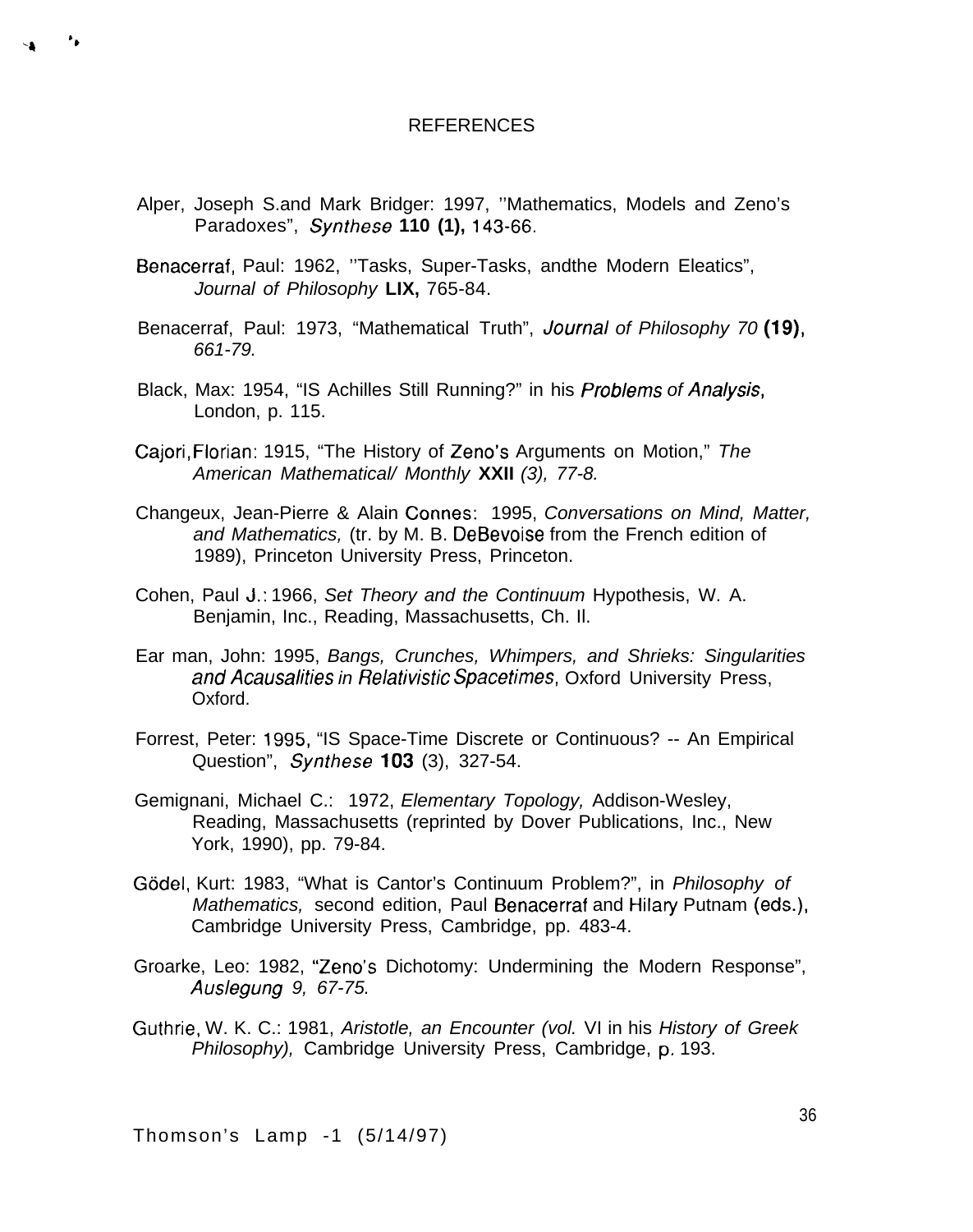Kemp Smith, Norman (tr. ): 1929, /mmanue/ Kant's Critique of Pure Reason, The Macmillan Company, New York, pp.396-98.

**9** ● **\***

- Lindsay, Robert Bruce and Henry Margenau: 1957, Foundations of Physics, , Dover Publications, Inc., New York, (revision of 1936 edition), Chapter X.
- Lotze, Hermann: 1887, Metaphysics, vol. 1, translated by Bernard Bosanquet, Clarendon Press, Oxford, p. 313.
- Maddy, Penelope: 1980, "Perception and Mathematical Intuition", *Philosophical* Review,84 (2),1 63-96.
- McLaughlin, William 1, and Sylvia L. Miller: 1992, "An Epistemological Use of Nonstandard Analysis to Answer Zeno's Objections Against Motion", Synthese 92 (3), 371-84.
- Nelson, Edward: 1977, "Internal Set Theory: A New Approach to Nonstandard Analysis," Bulletin of the American Mathematical/ Society 83 (6), 1165-98.
- Parsons, Charles: 1979-80, "Mathematical Intuition", Proceedings of the Aristotelian Society 80, 145-68.
- Robinson, Abraham: 1974, Non-Standard Ana/ysis, second edition (first edition, 1966), American Elsevier, New York.
- Sorabii, Richard: 1983, Time, Creation and the Continuum, Gerald Duckworth and Co. Ltd., London, Chapter 21.
- Steen, Lynn Arthur and J. Arthur Seebach, Jr.: 1978, Counterexamples in Topology, second edition, Springer-Verlag, New York, pp.75-6.
- Thomson, James: 1954-55, "Tasks and Super-Tasks", Ana/ysis **XV,** 1-13
- Thorne, Kip S.: 1994, B/ack Ho/es & Time Warps, W. W. Norton & Company, New York, p. 495.
- Van Bendegem, Jean Paul: 1987, "Discussion: Zeno's Paradoxes and the Tile Argument," Philosophy of Science 54, 295-302.
- Van Ness, H. C.: 1969, Understanding Thermodynamics, McGraw-Hill Book Co., New York (reprinted by Dover Publications, Inc., New York, 1983), pp.1-8.
- Waterfield, Robin: 1996, Aristotle: Physics, Oxford University Press, Oxford and New York, p. 219.

Thomson's Lamp -1 (5/14/97)